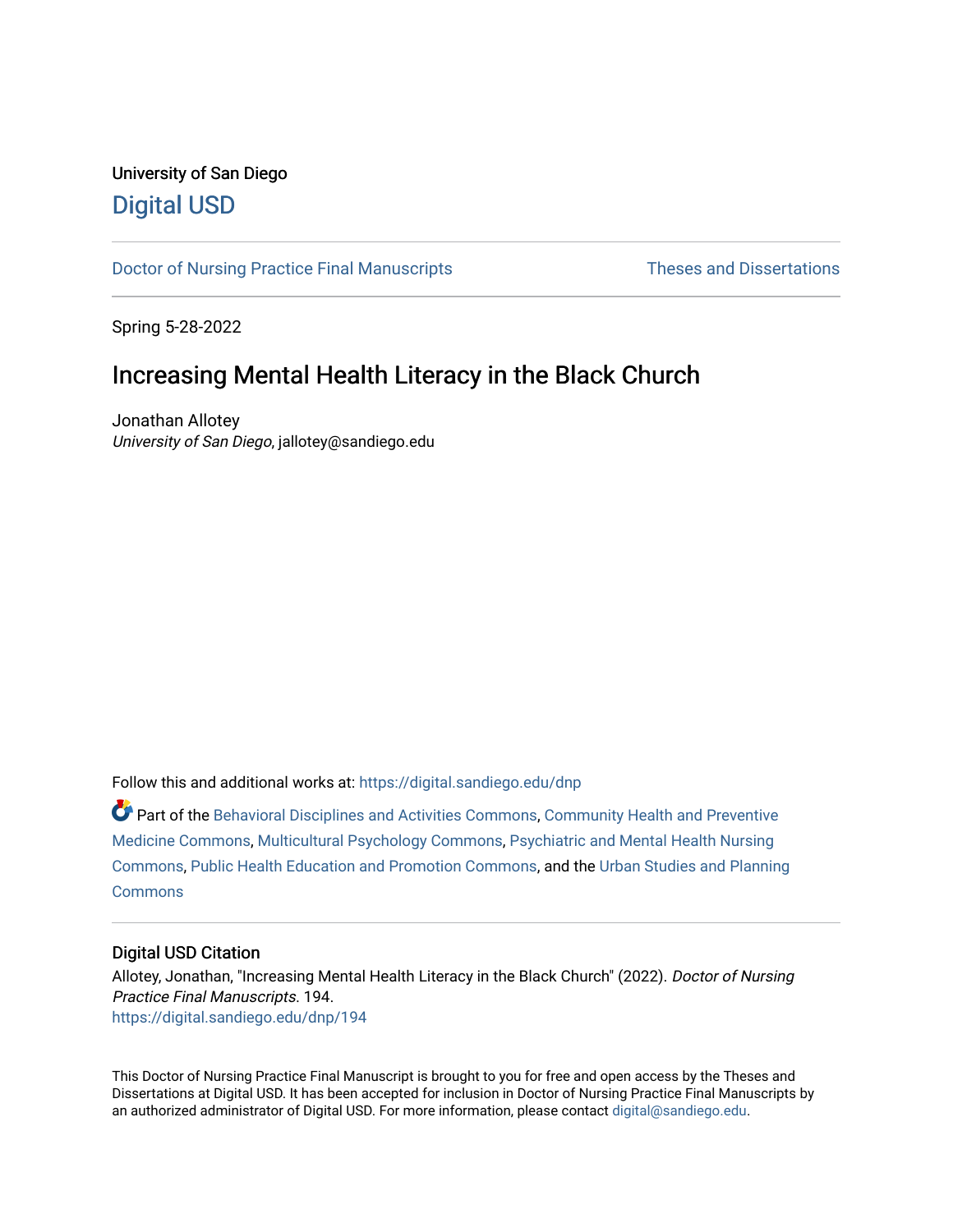**Final Manuscript**

## **Increasing Mental Health Literacy in the Black Church**

Jonathan Allotey

Michael Terry, DNP, FNP, PMHNP

University of San Diego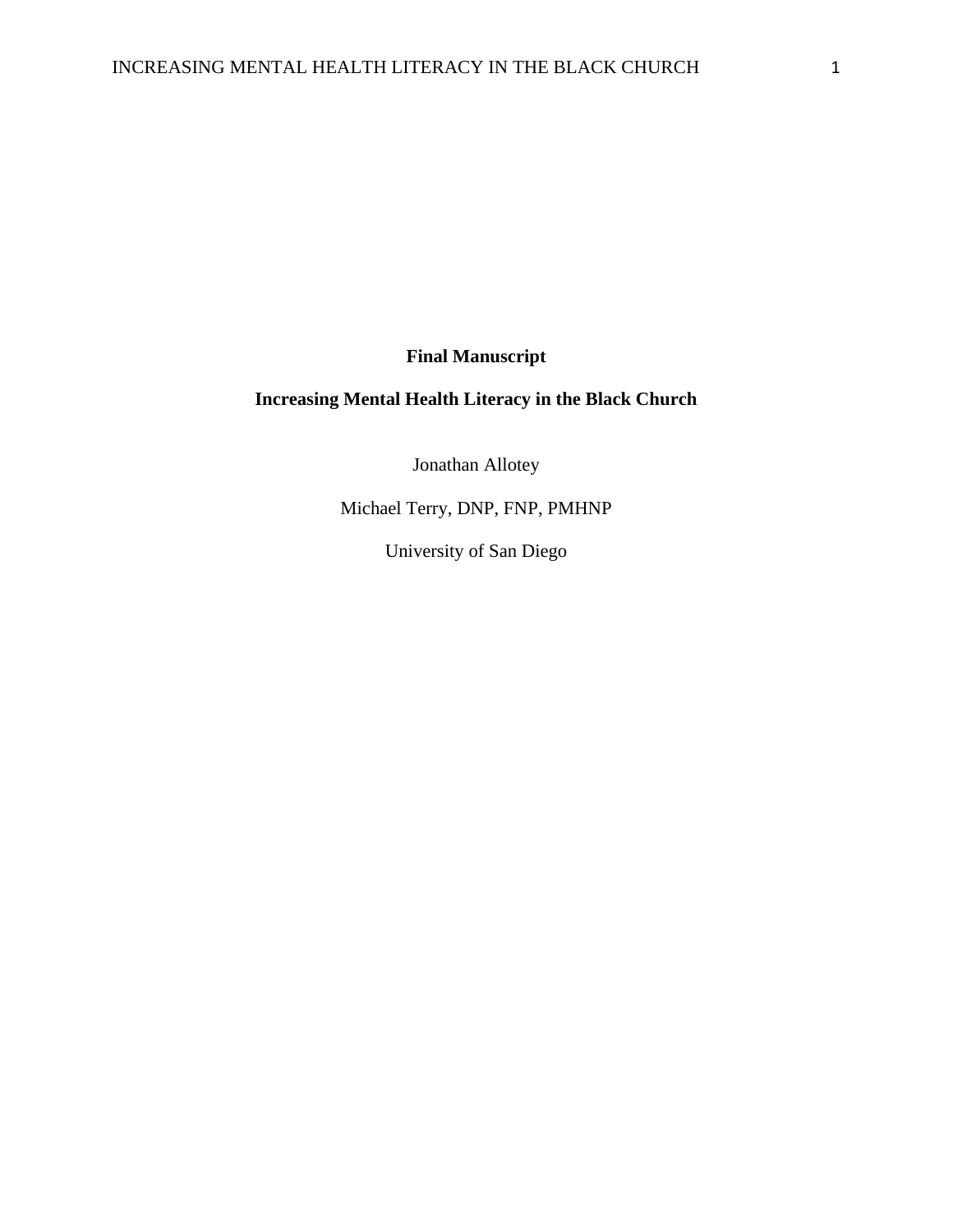#### **Abstract**

**Purpose:** The purpose of this project was to increase mental health literacy, assess stigmatizing attitudes, and increase help seeking behavior in leadership within an African American church. **Background:** The Black church has historically been a central institution for community support and leadership within these churches are often ill equipped to address the mental health needs of congregants. African Americans underutilize mental health services and are reported to have more chronic mental illnesses. Lack of mental health literacy may result in difficulty recognizing the risk factors, signs, symptoms, and treatments related to specific mental illnesses.

**Evidence Based Intervention and Methods:** Participating leaders received a 75-minute presentation along with a discussion on specific mental health terms included in the Mental Health Knowledge Questionnaire (MHKQ) along with the Perceived Devaluation and Discrimination Scale (PDD). Pre and posttest surveys were used to assess improvement in mental health knowledge and assess the presence of stigmatizing attitudes. Confidence to recognize mental health disorder and refer to treatment was also assessed.

**Results and Conclusions:** Data were collected before and 6 weeks after the presentation. Participants noted an increase in mental health knowledge, confidence, and likeliness to refer to treatment. Participants identified lack of knowledge and cultural implications as major causes for low help seeking behavior. Increasing literacy directly within this community seems to be a promising step toward prevention, early intervention, optimizing diagnosis, and treatment of mental illness in underserved populations.

*Keywords:* mental health literacy, African Americans, Black church, mental illness, mental health knowledge, clergy, stigma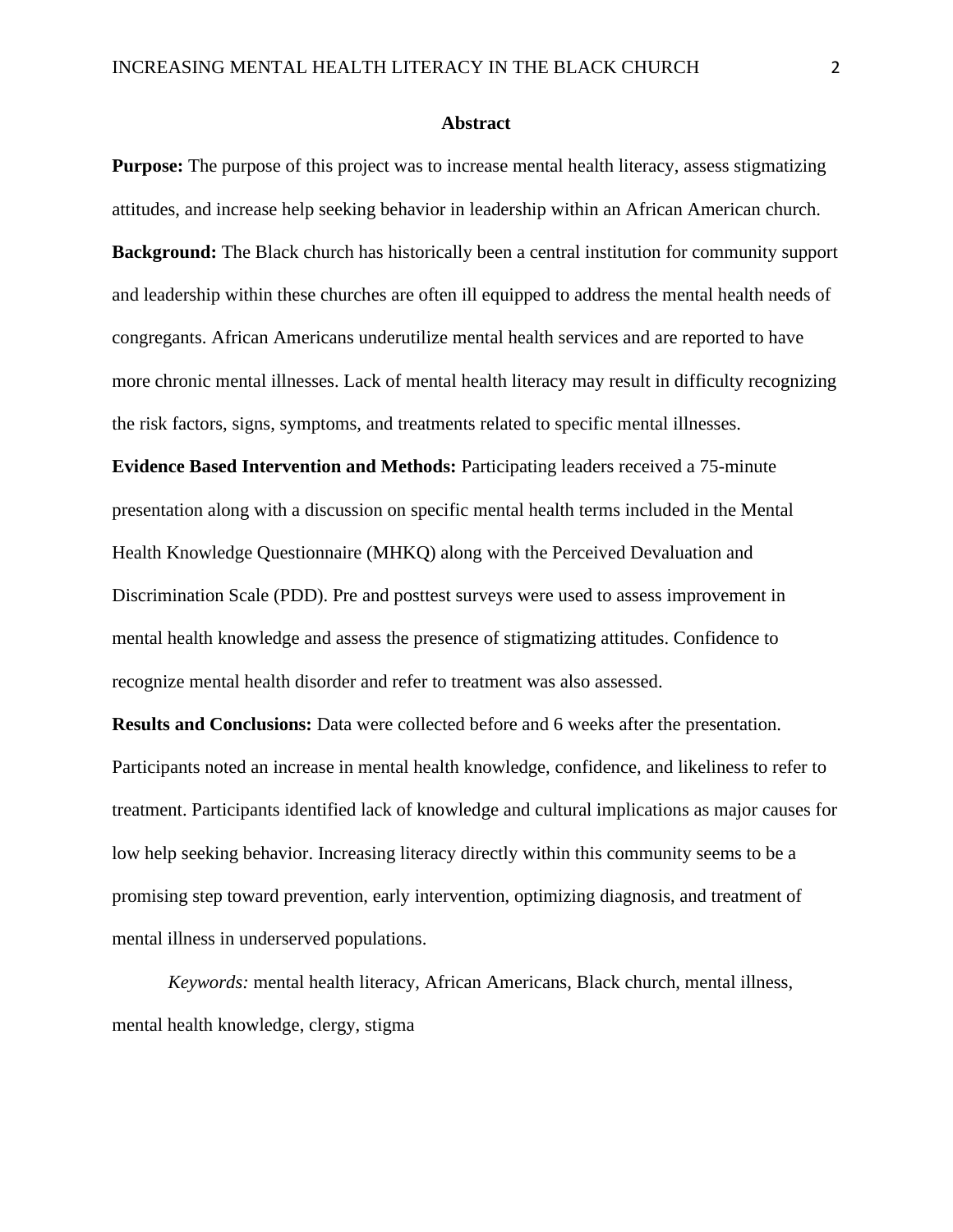#### **Background and Significance**

Health literacy is a term frequently used but its significance is seldom fully explored. In public health, this term is used to explain an individual's ability to understand health related information (Lopez et al., 2018). Although similar to health literacy, mental health literacy refers specifically to mental health conditions and attitudes that create any stigma surrounding engagement in mental health treatment. Mental health literacy consists of knowledge of a mental health disorder, knowledge of stigma associated with mental illness, and the willingness to seek treatment (Lopez et al., 2018). According to the National Institute of Mental Health, nearly 1 in 5 U.S adults live with a mental illness. Rates of mental illnesses in African Americans are similar with those of the general population but disparities exist in regard to mental health care services (American Psychiatic Association , 2017). Compared with non-Hispanic whites, African Americans with any mental illness have lower rates of mental health service including prescription medication and outpatient services but higher use of inpatient services. According to SAMHSA's 2018 national survey on drug use and health, 16% of African Americans reported having a mental illness and serious mental illness rose among all ages of African Americans between 2008 and 2018 (Mental Health America, 2022). Only 33% of African Americans who need mental health care receive it (American Psychiatic Association, 2017). Historically, African Americans are less likely to receive guideline-consistent care, less frequently included in research, and are more likely to use emergency rooms or primary care rather than mental health specialists (American Psychiatic Association, 2017). There have been recent efforts to improve mental health literacy for African Americans and other minority groups, but barriers remain. These barriers include stigma associated with mental illness, distrust of the health care system,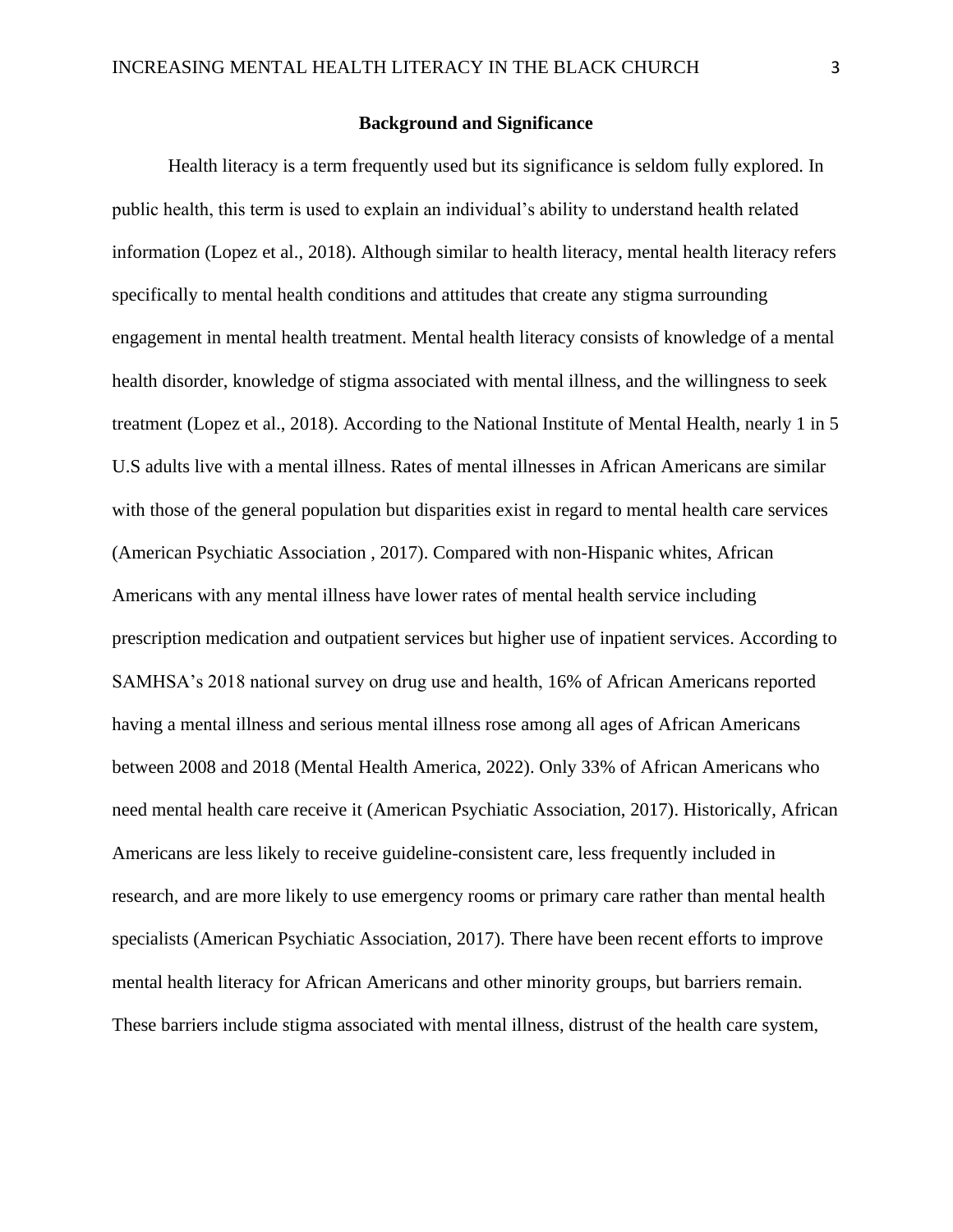lack of providers from diverse/ethnic backgrounds, and lack of culturally relevant methods to improve literacy (American Psychiatic Association, 2017).

In the African American community, help-seeking behavior is affected by mistrust of the medical system and often begins with faith-based outreach (Mental Health America, 2022). African Americans are more likely to rely on coping with religious strategies such as prayer or utilizing church support members such as pastors and ministerial leaders. Church leaders are often primary gatekeepers who help facilitate making referrals to appropriate mental health services (Bilkins, Allen , Davey, & Davey, 2016). Forty percent of African Americans used the church as their primary resource for help, but less than 50% of the church clergy are properly trained (Anthony & Johnson, 2015). Because church leaders play a pivotal role in the well-being of their members, it is important they are provided the necessary tools relating to mental health knowledge and appropriate resources.

#### **Problem Statement**

Over the past few years, some members in this faith-based institution have either died by suicide, attempted suicide, or have been admitted for inpatient psychiatric treatment of mood disorders. This church serves a predominantly Black congregation and there have been members who have voiced concerns about persisting anxiety, depression, difficulties with adjustment, and prolonged grief. Several studies on attitudes and beliefs about depression have shown approximately 63% of African Americans believe that depression is a personal weakness, and almost two-thirds said they believe that prayer and faith alone would successfully treat depression (Anthony & Johnson, 2015). Research suggests associations between educational programs tailored for specific communities can be a promising step to increasing factors related to mental health literacy (Hagen et al., 2020).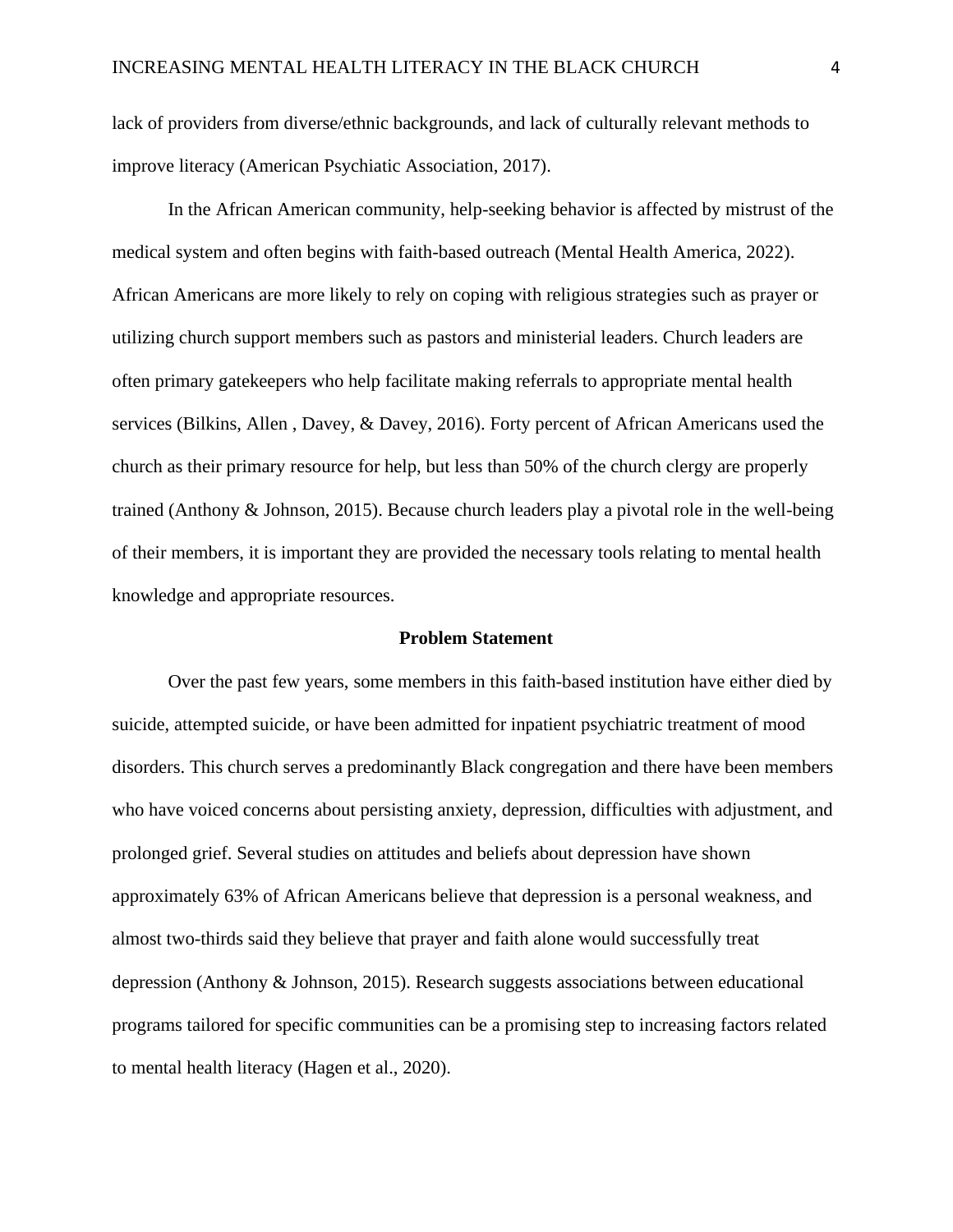## **Purpose of DNP Quality Improvement Project**

The purpose of this Doctor of Nursing Practice (DNP) quality improvement project is to analyze research acquired from a literature review and translate it by launching an educational awareness program to increase mental health literacy within the leadership of a Black church. This project was an attempt to review mental health literacy within the leadership of this church by assessing mental health knowledge and attitudes towards mental illness. The project was also an attempt to clarify possible links between stigmatizing attitudes and how additional education can influence help-seeking and literacy among church leadership.

The *primary aim* is engagement and education of stakeholders (e.g., senior pastor, district overseer, and church leadership team) on the importance of mental health literacy.

The secondary aim is to assess current attitudes and beliefs about mental illness within the leadership to reduce stigma within the church community.

Although the leadership within this particular church were the primary members engaged in this project, results of any positive outcomes were aimed to be disseminated to the rest of the congregation if needed. Research suggested to reduce racial/ethnic disparities in unmet mental health care needs at the national level, local level efforts to target specific racial/ethnic minority groups having greater vulnerability should be made (Kim , et al., 2017).

## **Evidence Based Model**

The theoretical framework selected for this project was Dr. Nola Pender's health promotion model. Dr. Nola Pender is a nursing theorist who developed the health promotion model in 1982 (Gonzalo, 2021). This model defines health as a positive dynamic state rather than simply the absence of disease (Petiprin, 2020). Health-promoting behavior is the desired behavioral outcome and is the endpoint in the health promotion model (Gonzalo, 2021). Health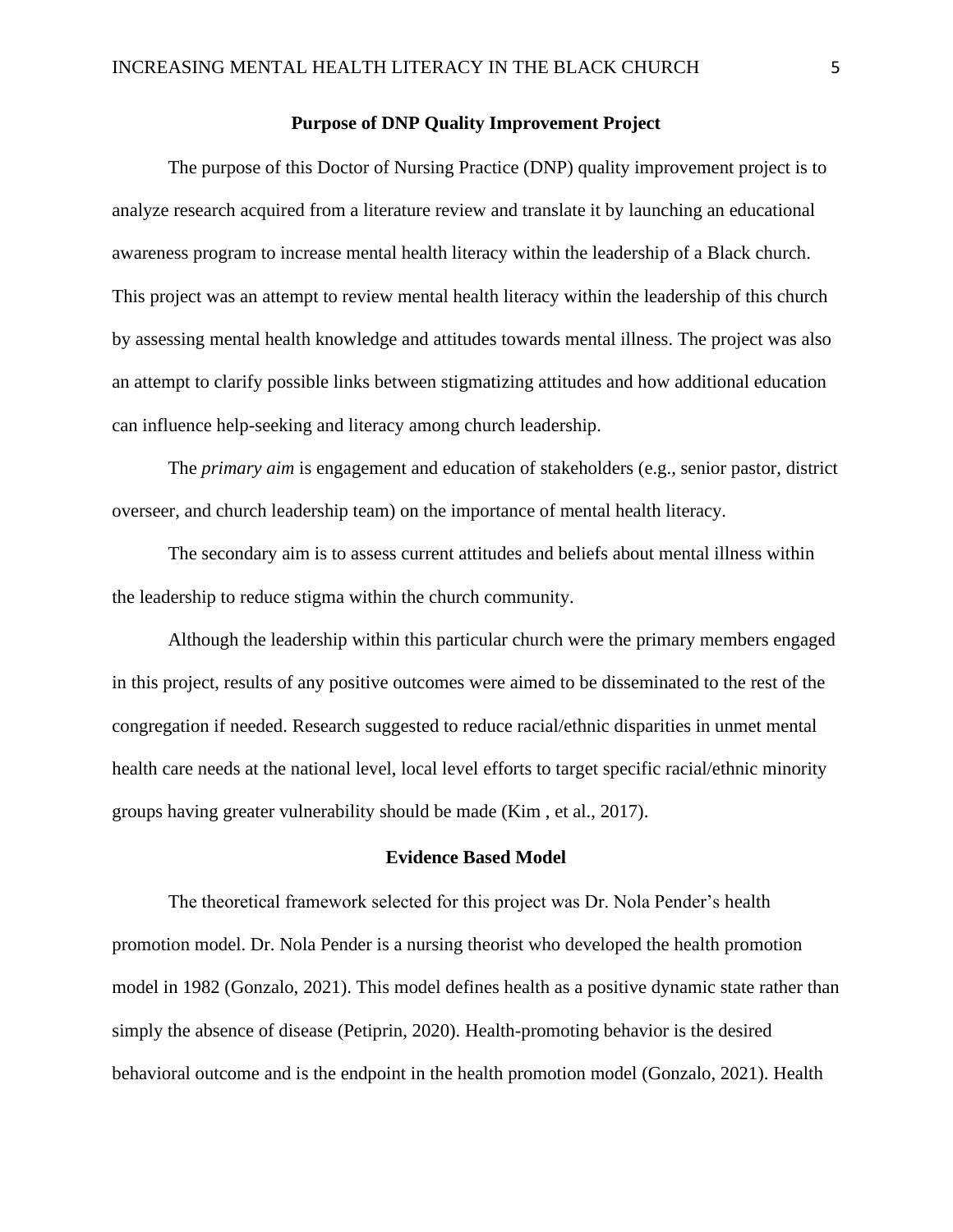promotion is defined as behavior motivated by the desire to increase well-being and actualize human health potential. Pender's model primarily focuses on three areas: individual characteristics and experiences, behavior-specific cognitions and affect, and behavioral outcomes (Petiprin, 2020). This theory notes that each person has unique personal characteristics and experiences that ultimately affect subsequent actions (Petiprin, 2020). This model looks at biological, psychological, and sociocultural factors in relation to health promotion. This project utilized many aspects of this model by attempting to maximize the self-efficacy of all participants. The health promotion model makes a key assumption that when positive emotions or affect are associated with a behavior, the probability of commitment and action is increased (Petiprin, 2020). This is an important factor to this project due to one of its aims being addressing negative attitudes towards mental illness. It is important that individuals are committed to action plans and identify strategies necessary to perform desired behavior. Some of the strengths of this model are it promotes independent practice as the primary source of health promotion, and it is also highly applicable in community settings. Although the conceptual framework of Pender's health promotion model contains multiple concepts, the model provides great benefit to community programs that are focused on health promotion and illness prevention (Gonzalo, 2021).

## **Literature Review**

A review of literature was conducted using a multitude of databases, including CINAHL, PubMed, EBSCO Host, Google Scholar, Medline, and Cochrane Library. The primary focus was on research articles published in peer-reviewed journals within the past decade. The review also consisted of systematic reviews, randomized control studies, cohort studies, and meta-analyses. Information from organizations including the CDC, WHO, Mental Health America, National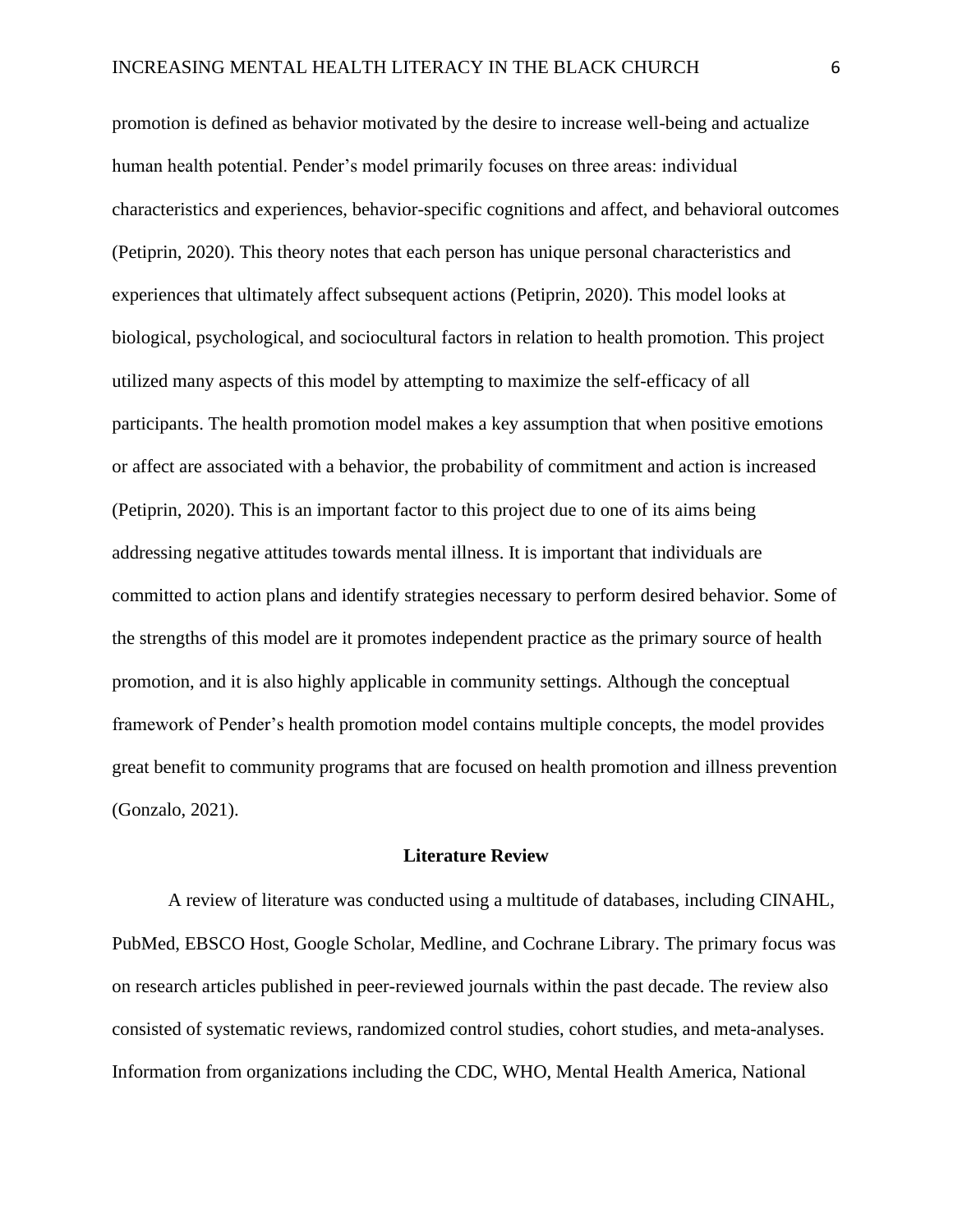Alliance on Mental Illness, and the American Psychological Association were utilized for this project. A detailed search for relevant information included the following keywords and combinations of search terms: *Mental Health Literacy, African American and Mental Health, Mental Health and the Black Church, Black Church Mental Health, Mental Health Education, African Americans and Mental Health Stigma, Mental Health Knowledge.* 

The literature review focused primarily on mental illness as it relates to African Americans. Data about mental health literacy and ways to improve literacy in special or minority populations were also analyzed.

## **The Black Church**

Historically, the Black church has been a major haven where many African Americans receive community support. During the many years of heightened discrimination where African Americans were treated unjustly and not given certain civil rights, the Black church created a dependable place in which individuals and their families could vote for and elect officers within the context of their spiritual environment (Allen et al., 2010). Over time, the church had become sociocultural environment where interactions such as communication between learners(congregants) and more knowledgeable members (church leaders) occur; this is how attitudes and beliefs are generally transmitted within the church (Bilkins et al., 2016). Social support has been found to be protective against depressive symptoms and psychological distress (Chatters et al., 2014). The church not only provides spiritual support to its members, but it often provides emotional, practical, and financial support to its members. Research on church-based support networks indicate they are effective in helping members cope with life problems by assisting in problem definition, resolution, and emotional responses to situational stressors (Chatters et al., 2014). African American clergy are then trusted to be on the front lines, often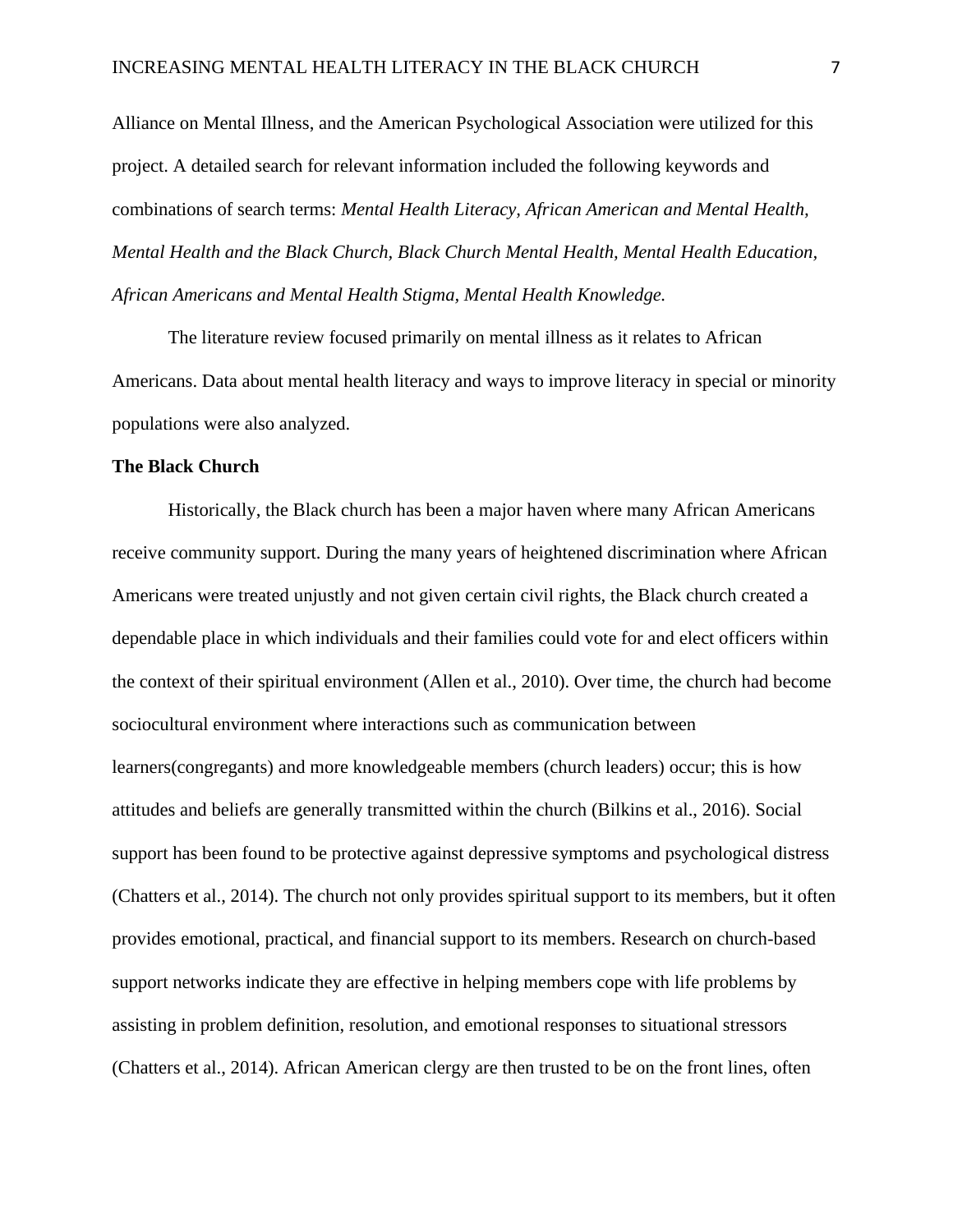operating as a 24-hour triage unit and serving as an alternative to mainstream health providers (Allen et al., 2010). According to the National Survey of Black Americans, approximately 68% of African American adults' report belonging to a church and approximately 92% regularly attend church services (Neighbors et al., 1998). African Americans happen to be among the most religious racial groups in the United States and often do not utilize mental health services within the church. African Americans are often relying on religiosity and spirituality to cope with mental health issues versus more formal mental health services (Bilkins et al., 2016). Research suggests that many African American individuals and families tend to first seek help from their pastors and church leadership when going through emotional difficulties (Mattis, et al., 2007). Unfortunately, these leaders are often the only professionals who individuals may encounter. This places church leadership in the role of not only spiritual leaders, but also personal counselors (Mattis, et al., 2007).

Despite protective and positive features of church support, there are specific aspects of church networks that may undermine mental health. Specific interactions such as gossip, disagreements, criticisms, and insults are all factors that play a role in interpersonal relationships within the Black church (Chatters et al., 2014). These types of negative interactions can ultimately lead to higher levels of psychological distress among church members (Chatters et al., 2014).

Because many in the African American clergy still associate mental illnesses like depression as a spiritual weakness, more education and training are needed to meet the needs of church members. Several studies revealed African American clergy lack knowledge about the biological and psychological causes of depression. Church leaders with a more theologically based view on mental illnesses are less likely to recognize certain symptoms and levels of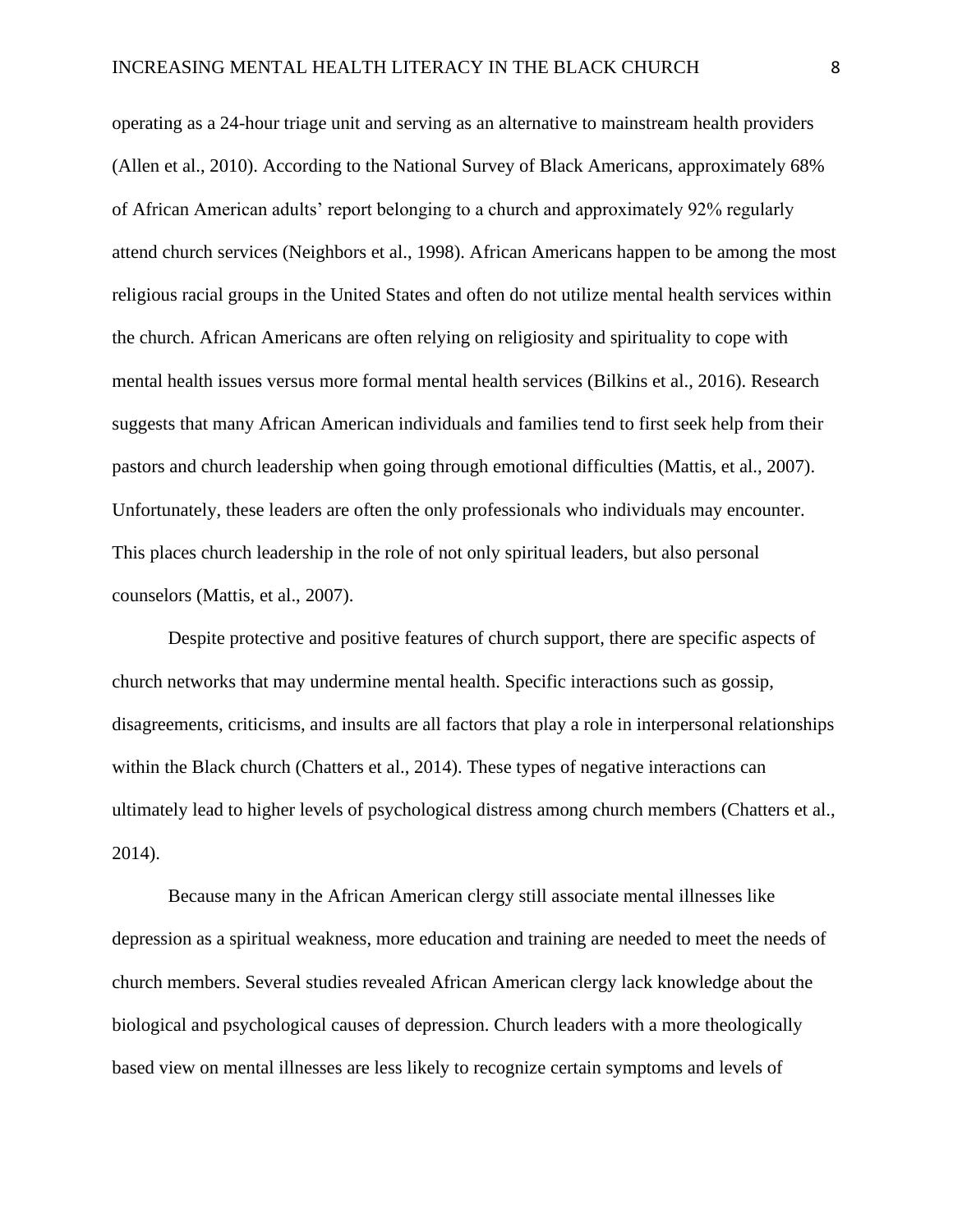severity of mental illnesses, which renders less effective counseling (Anthony & Johnson, 2015). Without additional training and resources, church leaders may be ill-equipped to address mental health concerns, which may result in an escalation of symptoms experienced (Anthony & Johnson, 2015).

#### **Mental Health Literacy**

Public knowledge about mental disorders compared to physical diseases has been comparatively neglected (Jorm, 2000). Health literacy has been defined as the ability to gain access to, understand, and use information in ways that promote and maintain good health (Nutbeam, 1993). In the realm of physical health, examples of health literacy would include things like taking steps to prevent skin cancer, performing breast self-examinations, having first aid knowledge, and utilizing a healthy diet. According to a review in the British Journal of Psychiatry, mental health literacy has three components, which include: (1) *recognition* (of disorders and types of distress); (2) *knowledge* (of mental illness, self-help, professional help, and where to find information); (3) attitudes/beliefs (that promote self-help and may influence treatment outcomes) (Jorm, 2000). There is a need for the public to have greater mental illness because, according to Kessler et al. (2005), the lifetime prevalence of mental disorders is up to 50%. Essentially, this indicates essentially everyone will either develop a mental disorder or have close contact with someone who does.

There have been efforts to improve public knowledge of mental health disorders, but they have been less common than physical illnesses like cancer and heart disease. There have been campaigns and initiation of specific mental health days to improve the public's awareness of mental illness (Jorm, 2000). Another approach to increasing literacy has been to target specific subgroups, including neighborhoods, schools, workplace environments, and community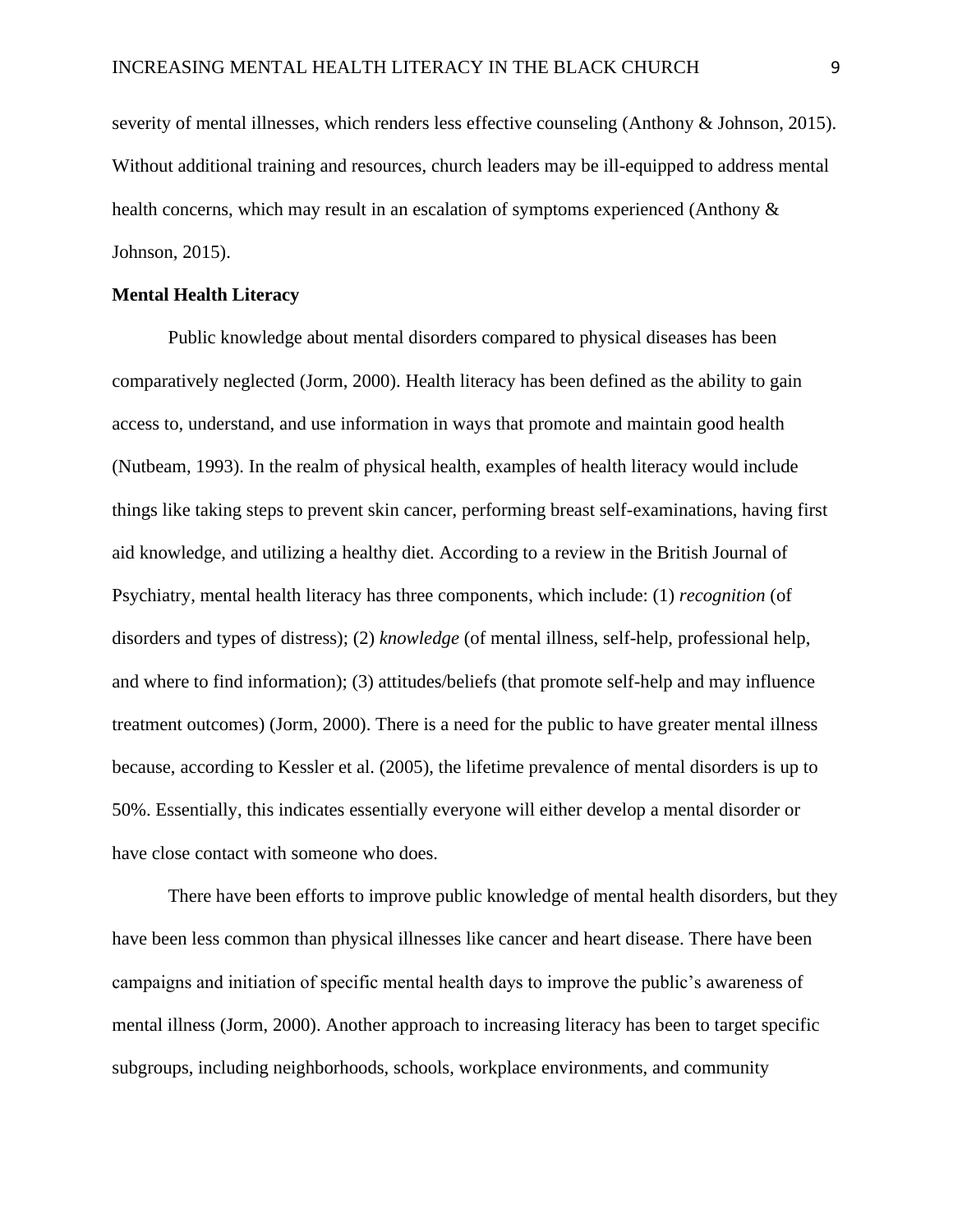strongholds like churches. In Australia and New Zealand, a mental health literacy program was developed specifically for farming populations. This program was successful in reaching farmers and increasing general mental health knowledge, improving attitudes towards those with mental illness, and increasing helping behaviors (Hagen et al., 2020). Effective components in programs geared towards improving mental health literacy require preliminary research on the intended audience to understand preferences of certain groups, utilization of appropriate media, and evaluation to ensure messages are reaching the target audience (Kelly et al., 2007). Along with educational awareness programs, knowledge-contact is a frequently utilized approach that involves providing knowledge about mental health in conjunction with social interaction with individuals from different groups (Pinto et al., 2011). Research suggested interventions aimed at improving mental health literacy must be adapted to the cultural context to maximize its impact (Hagen et al., 2020).

#### **Methods**

#### **Ethical Considerations**

This project received IRB approval from the University of San Diego prior to implementation. The organization in which the project was implemented also permitted the participation of its leaders. Data collected were only available to the project leader and all participants were deidentified. There were no ethical concerns in the implementation of this project.

## **Setting and Resources**

The facility chosen for this project was a Pentecostal faith-based institution located in San Diego, California. This faith-based institution has 151 members, of which approximately 15 hold leadership positions. This church assembly is a branch of a bigger body of churches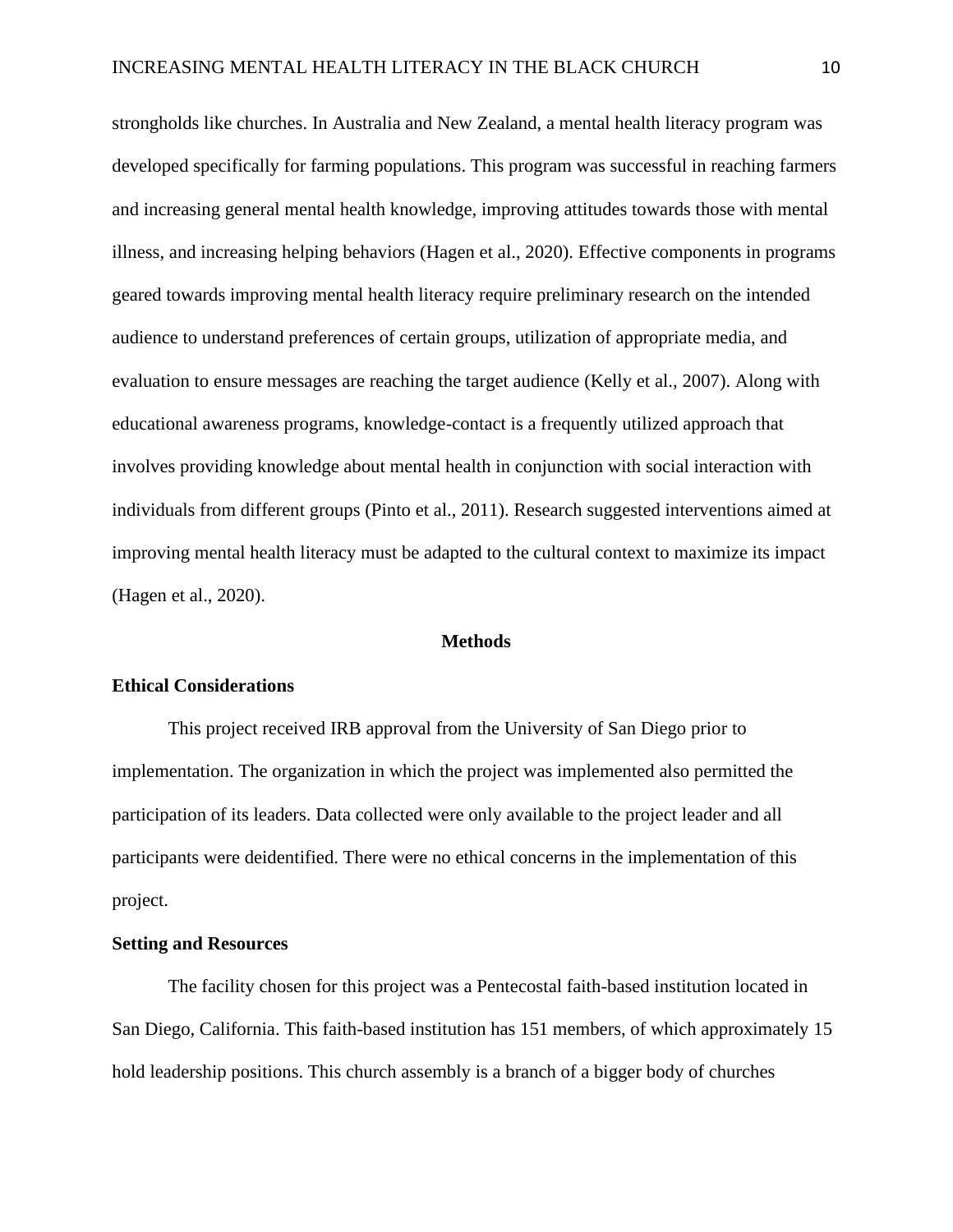established throughout the United States and abroad. This church serves as a non-profit organization with its headquarters in New Jersey.

## **Planning the Intervention**

After identifying an area of need within this specific population, the first step was to identify a team of stakeholders to review the current mental health needs within this organization and recruit possible participants. Due to this project's nature and the COVID-19 pandemic, most of the communication and engagement with participants were completed virtually. There would also be a chance to utilize church leaders from districts outside the San Diego assembly to reach a larger number of members. The district overseer and pastor of the assembly in San Diego served as the main point person who helped identify areas of concern regarding mental health literacy within the organization. The recruitment process included email invitations, text messages, and phone calls to identified leaders within the church. Although the focus of the recruitment was done within the San Diego assembly, there were leaders in other districts who were identified and expressed interest in participating in the project. A minimum of 22 leaders were recruited.

The leadership was assured their participation was voluntary and confidentiality would be maintained. Prior to initial engagement, all participants filled out a demographic questionnaire detailing their gender, age, level of church attendance, utilization of mental health services, educational level, and specific church position.

## **Table 1**

## *EBP Project Timeline*

| Task                          | Involved parties    | Date of completion |
|-------------------------------|---------------------|--------------------|
| Project proposal and approval | Clinical mentor     | August 2021        |
| IRB approval from USD         | Project leader (PL) | October 2021       |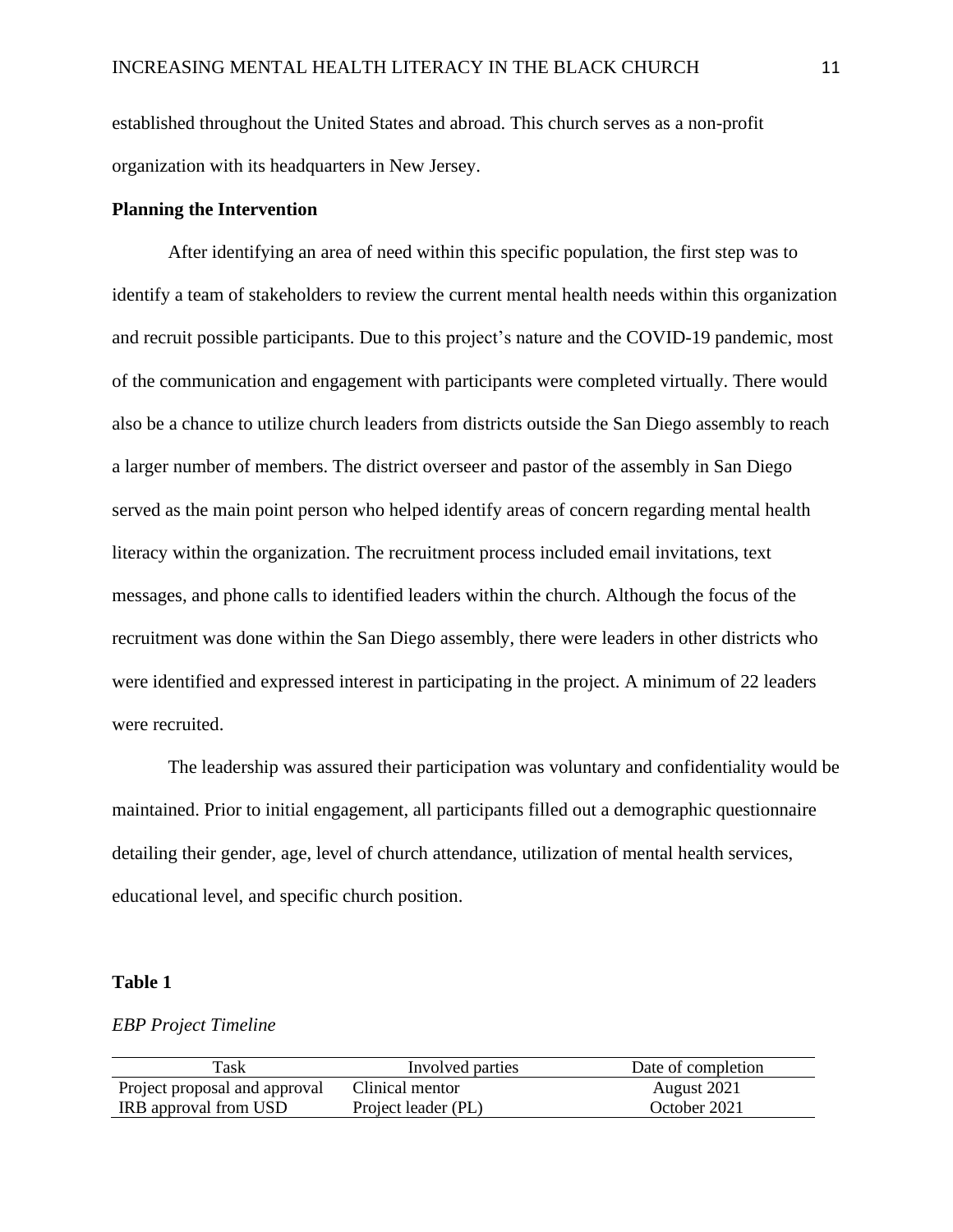| Letter of endorsement           | Project advisor              | November 2021 |
|---------------------------------|------------------------------|---------------|
| Mental health literacy training | PL, Clinical mentor, key     | December 2021 |
| and discussion                  | stakeholders, church leaders |               |
| Six-week follow up              | PL, Clinical mentor, key     | January 2021  |
|                                 | stakeholders, church leaders |               |
| Analyze data                    | PL                           | Feb 2022      |
| Stakeholder presentation        | PL, University of San Diego  | March 2022    |
| Submit manuscript               | PL, project advisor          | April 2022    |

*Project tasks, parties involved and approximate completion dates*

## **Intervention**

The project leader utilized a tailored educational training program to reinforce key mental health concepts from the research gathered and from concepts from administered questionnaires. The project leader also facilitated a discussion to further assess and address perceived stigmatizing attitudes within the leadership of the church. Participants were invited to join the 75-minute educational program via zoom, which consisted of a power point including short videos on mental illness, statistics, misconceptions, common definitions, and resources. The information provided in the seminar was tailored to be specific to the culture of the Black church.

## **Methods of Evaluation**

## *Mental Health Knowledge Questionnaire*

The Mental Health Knowledge Questionnaire (MHKQ) is a 16-item questionnaire developed by the ministry of Health of China to evaluate public knowledge and awareness of mental health. This questionnaire contains 20 self-administered items (Li, et al., 2019). Items 1- 16 require participants to select "true," "false," or "unknown" about statements concerning mental health. Items 17-20 are statements concerning previous knowledge about the four mental health promotion days (Li, et al., 2019). The project leader also added 2 additional questions from the CDC's mental health quiz to the MHKQ for a total of 22 questions. The total score ranged from 0-22 with higher scores indicating greater knowledge of mental health issues. The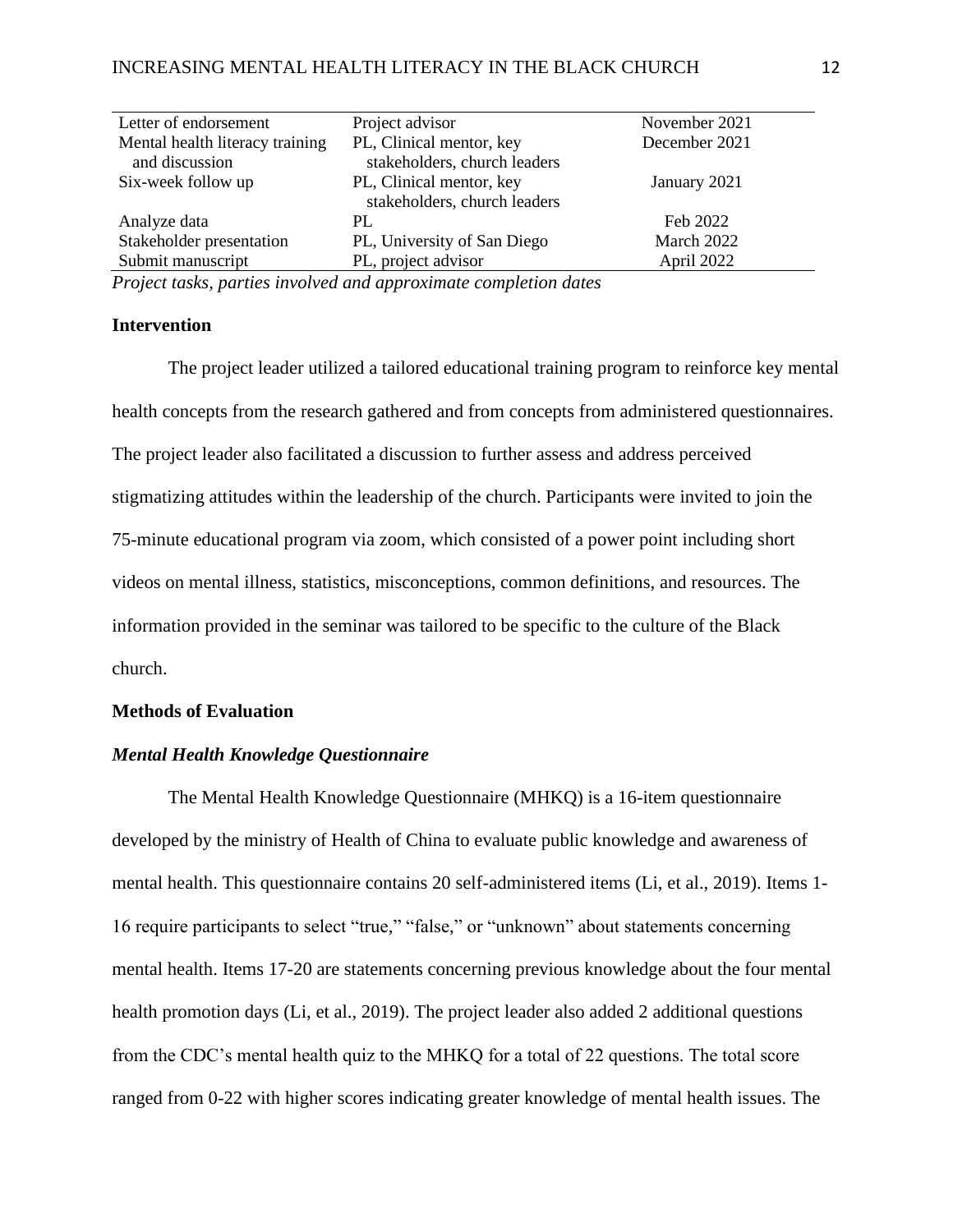MHKQ was administered prior to the educational intervention to gain an understanding of each participant's level of knowledge and awareness of mental illness. The questionnaire was also administered 6 weeks later to assess the retention of knowledge in the subsequent time period.

## *The Perceived Discrimination and Devaluation Scale*

The perceived discrimination and devaluation scale (PDD) is a 12-item questionnaire used to assess expectations of devaluation and discrimination toward current or former psychiatric patients. Items on this questionnaire assess how "most people" or "most employers" think or act toward persons with a current or prior psychiatric disorder (Yin , Wardebaar, Xu, Tian, & Schoevers, 2020). For this DNP project, the project leader utilized the Chinese version of PDD, which has been tested with good validity and reliability. The PDD has been reported to have strong internal consistency (Cronbach's  $\alpha = 0.70$ ). (Li, et al., 2018). The term perceived *devaluation* refers to the expectations about how others see mentally ill individuals (e.g., being dangerous, untrustworthy) while perceived discrimination refers to expectations about how others will act toward mentally ill persons for example, keeping them at a distance or denying them opportunities (Yin et al., 2020). The PDD contains 12 items with each item rated on a 5 point scale. Total scores ranged from 12 to 60 with higher scores indicating lower levels of stigma. The PDD was utilized in this project to assess the degree of stigmatizing attitudes among the leadership in this Black church. The scale was also used to help facilitate some of the discussion that took place as part of the educational training provided. By reviewing key points on the PDD scale, the project leader was able to engage the participating church leaders in conversation some of their attitudes within the church including current practices, barriers, and considerations regarding mental illness. The PDD was administered to participants prior to the educational training and 6 weeks after the training was completed.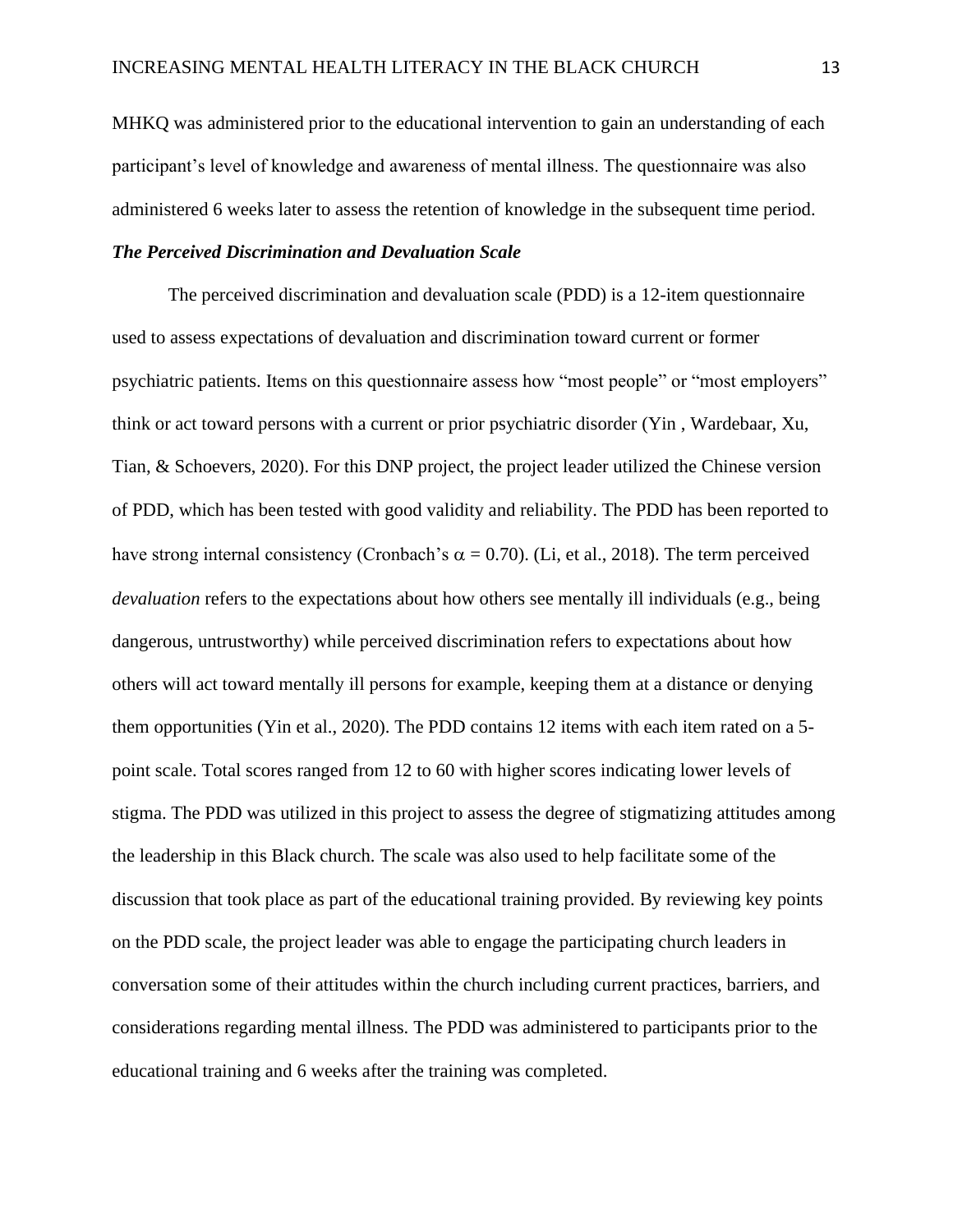## *Mental Health Confidence Assessment*

Pre and post educational intervention, the project leader utilized a self-made 2-item confidence scale meant to assess participants' ability to recognize someone struggling with mental health problems and also to refer individuals to appropriate resources. For the two questions proposed, the answer choices on the scale were; not confident at all, somewhat confident, confident, and very confident.

#### **Cost-Benefit Analysis**

Due to the nature of this project and access to remote means, there were very few costs associated with this project. The project leader spent \$45 for 3 months of a Zoom pro account to have more lengthy group meetings and to have the meetings recorded. The presentation and educational material were provided at no additional cost. The project leader designed the educational intervention to not only tailor it to the specific cultural setting but also to keep costs minimal. There was no outside funding utilized for this project.

The exact cost-benefit analysis of implementing this project is challenging but there are indirect costs to poor mental health literacy. Traditionally the Black church has played a role in encouraging the economic advancement of its members and poor mental health literacy can financially affect the lives of congregants. For example, employees with depression miss approximately 27 days of work per year, which is \$4,426.59 lost per capita (SapienLabs, 2020). The National Alliance on Mental Health estimated that untreated mental illness costs up to \$300 billion yearly in lost productivity (National Alliance on Mental Illness, 2018). Delayed treatment of mental illness can also lead to co-morbid and co-occurring conditions such as substance use, diabetes, and heart disease.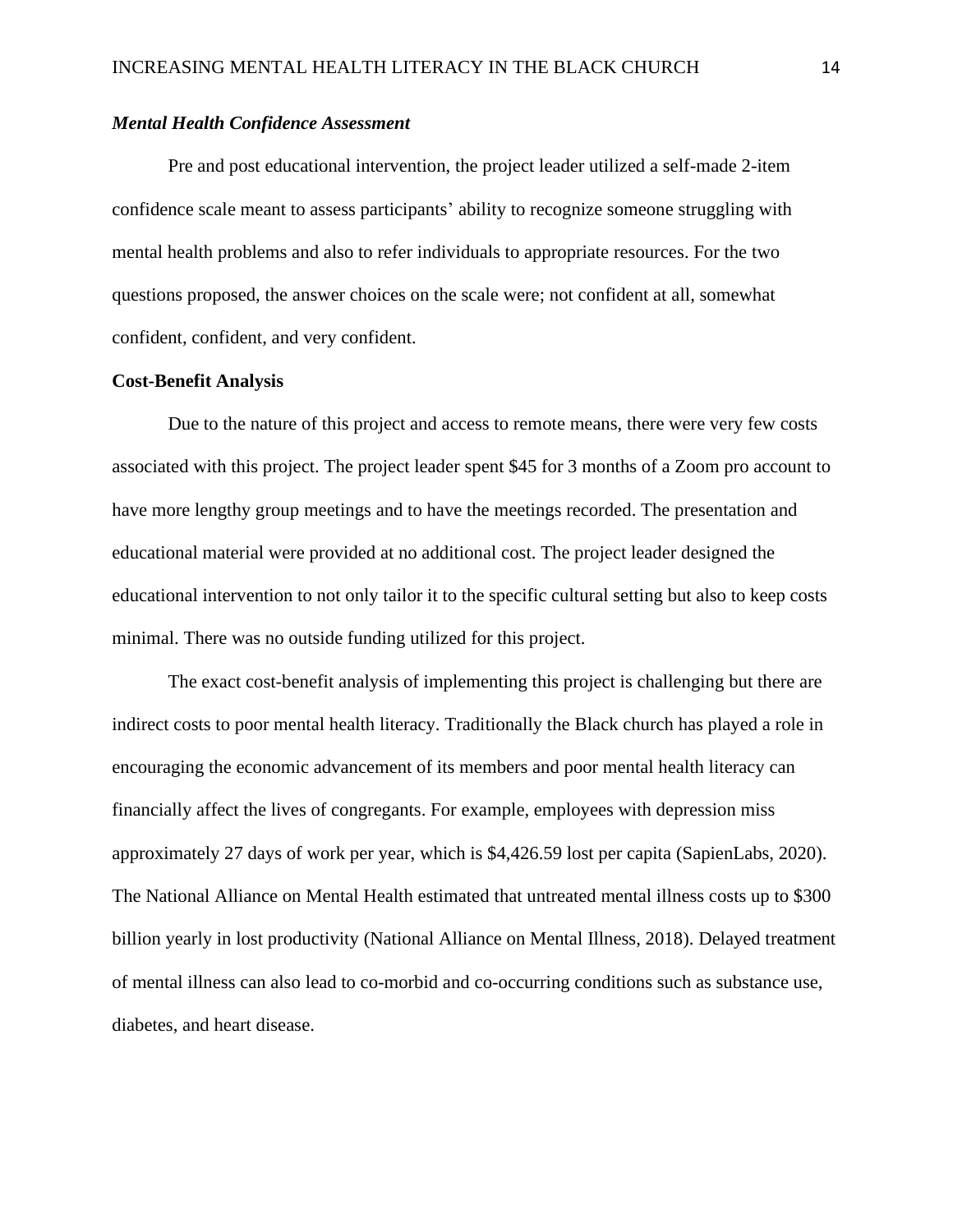If another organization were to implement this project, it would be important to consider the cost of having a mental health professional conduct the project if there are no volunteers present.

## **Results**

## **Demographic Data**

Out of the 22 recruited leaders, 19 chose to participate and filled out the initial demographic questionnaire. The project started with 15 male leaders, and 4 female leaders. 8 Participants were between the ages of 35–44 and another 8 participants were between the ages of 25–34. One participant was between the ages of 18–24, 1 participant between the ages of 45–55, and another 1 participant who identified as being 56 years of age or older. Ninety-four percent of participants (18/19 people) reported attending church often; only 5.3% (1/19 people) reported attending church occasionally. Leaders were asked to describe their educational level and their level of utilization of mental health services (see Figures 1–2).

### **Figure 1**

*Demographic Questionnaire Item* 

**Educational Level** 19 responses

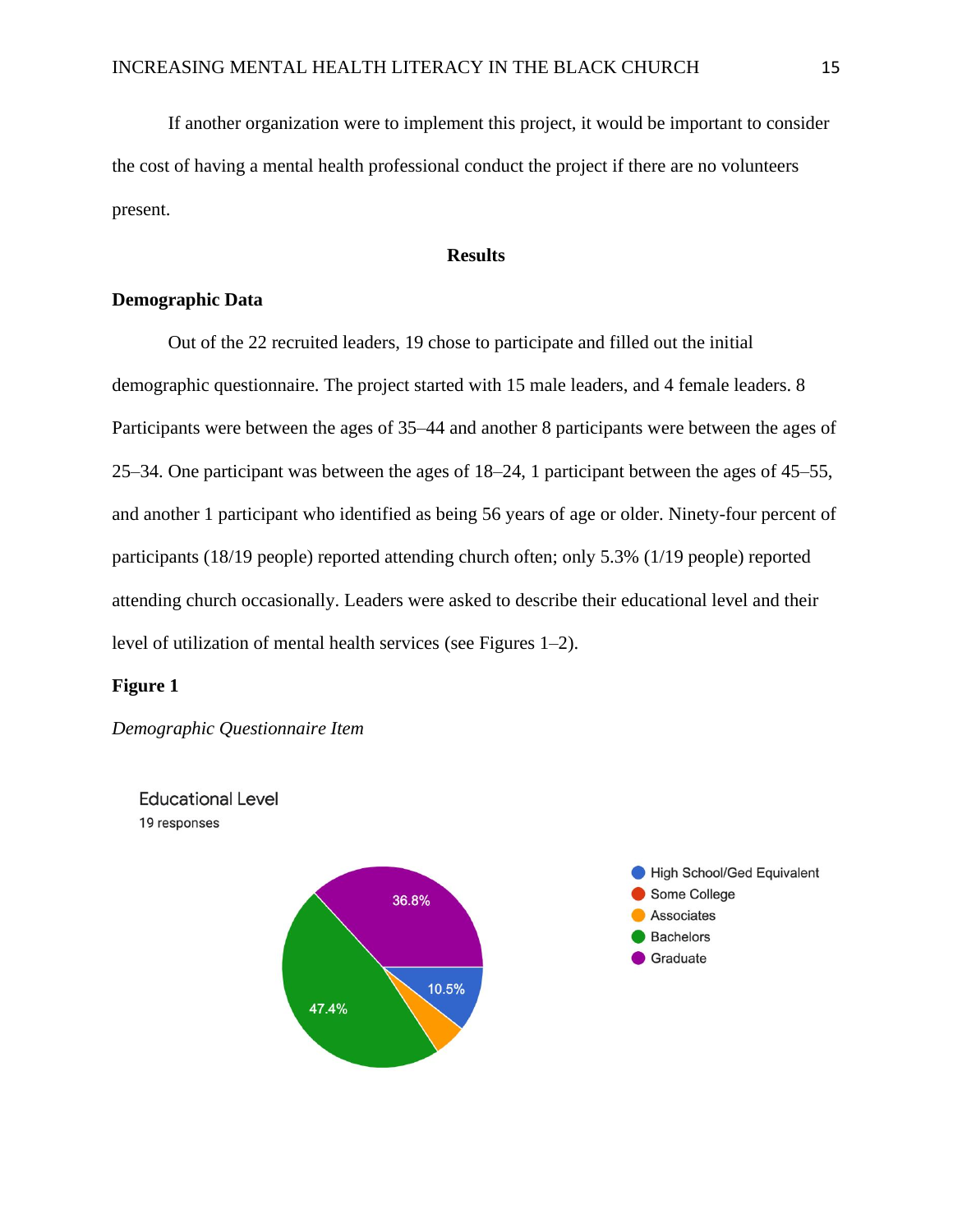*Educational Level of Participants* 

### **Figure 2**

*Demographic Questionnaire Item* 

**Utilization of Mental Health Services** 19 responses



*Participant use of mental health services .* 

## **Mental Health Knowledge Quiz Pre and Post**

The Mental Health Knowledge Quiz was administered prior to any educational intervention and 18 out of the 19 initial participants responded to the questionnaire. The average score for this pretest was 15.44 out of the available 22 total points. The most frequently missed question on the pretest was question #15, which asked, "Individuals with a bad temperament are more likely to have mental problems, true or false". According to the questionnaire, the correct answer for this question was *True.* This was also the most missed question on the posttest after the educational intervention. Out of the 19 initial participants, 18 completed the MHKQ pretest and only 14 completed the MHKQ posttest. The average score on the posttest was 17.86 out of the available 22 points. Results from the MHKQ posttest can be seen below in Figure 3.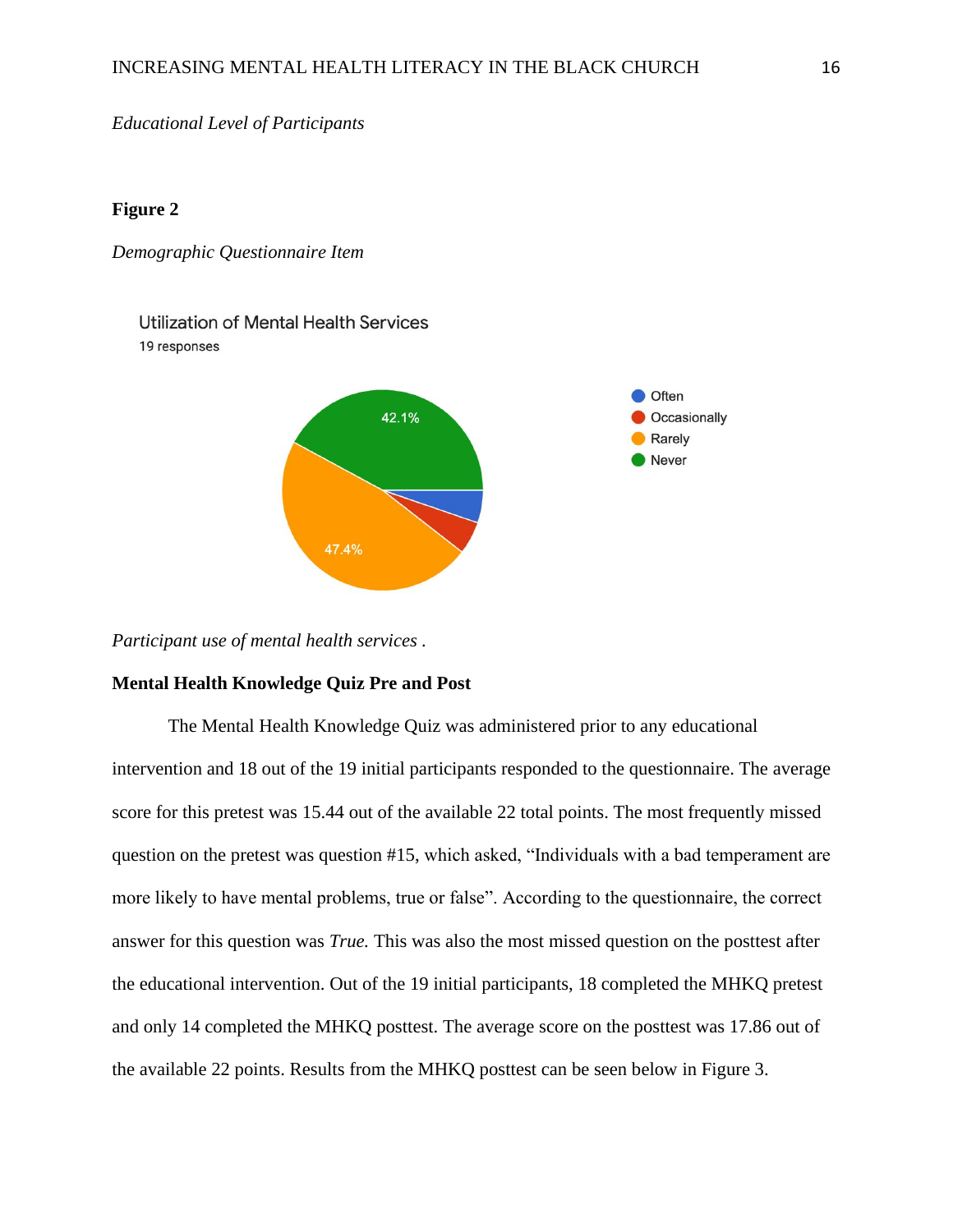## **Figure 3**

*Mental Health Knowledge Quiz Posttest* 



*Participant scores after educational intervention.* 

## **Stigmatizing Attitudes Assessment Pretest**

The Perceived Devaluation and Discrimination Scale (PDD) was used to assess the degree of stigmatizing attitudes for this project. For this questionnaire, total individual scores ranged from 12 to 60, with higher scores indicating lower levels of stigma. There were 16 participants who completed the PDD pretest. The pretest indicated 17 responses but 1 attempt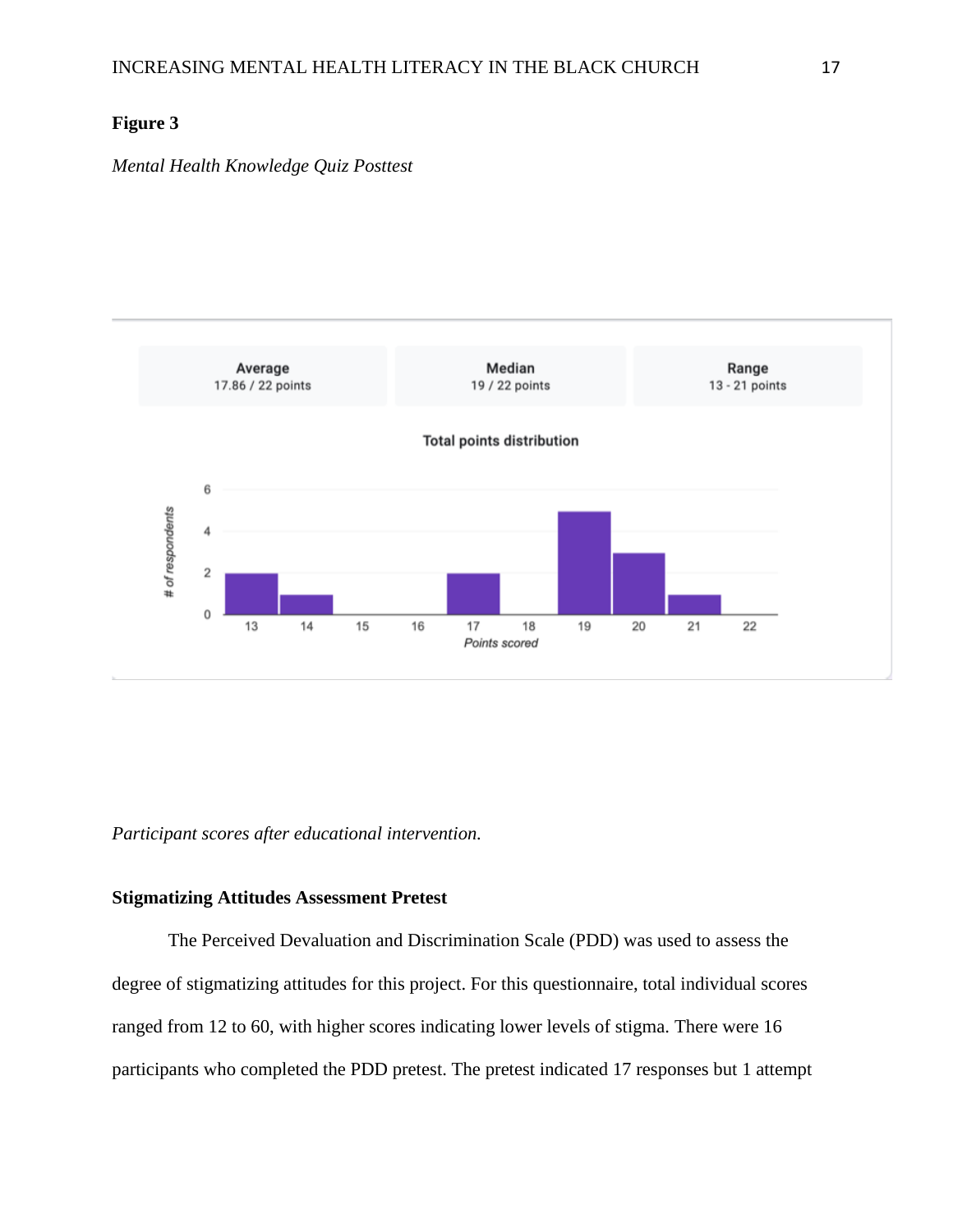had to be removed because it was a duplicate entry. The average score of the pretest was 30.5.

See Figure 4 for an example of a PDD scaling question and the distribution of responses.

#### **Figure 4**

*Example PDD question* 

Most people think less of a person who has been in a mental hospital 17 responses



The same PDD administered 6 weeks after the educational intervention was completed by 13 participants with an average score of 32.9.

## **Mental Health Confidence**

The self-made mental health confidence scale was completed by 13 on the participating leaders. Confidence in ability to refer to appropriate resources also increased with 30% of participants reporting being very confident and only 7% not being confident at all compared to only 23% being very confident and 15% not being confident before the project began. Examples of the posttest confidence questions can be seen in Figures 5–6.

## **Figure 5**

*Confidence Question 1*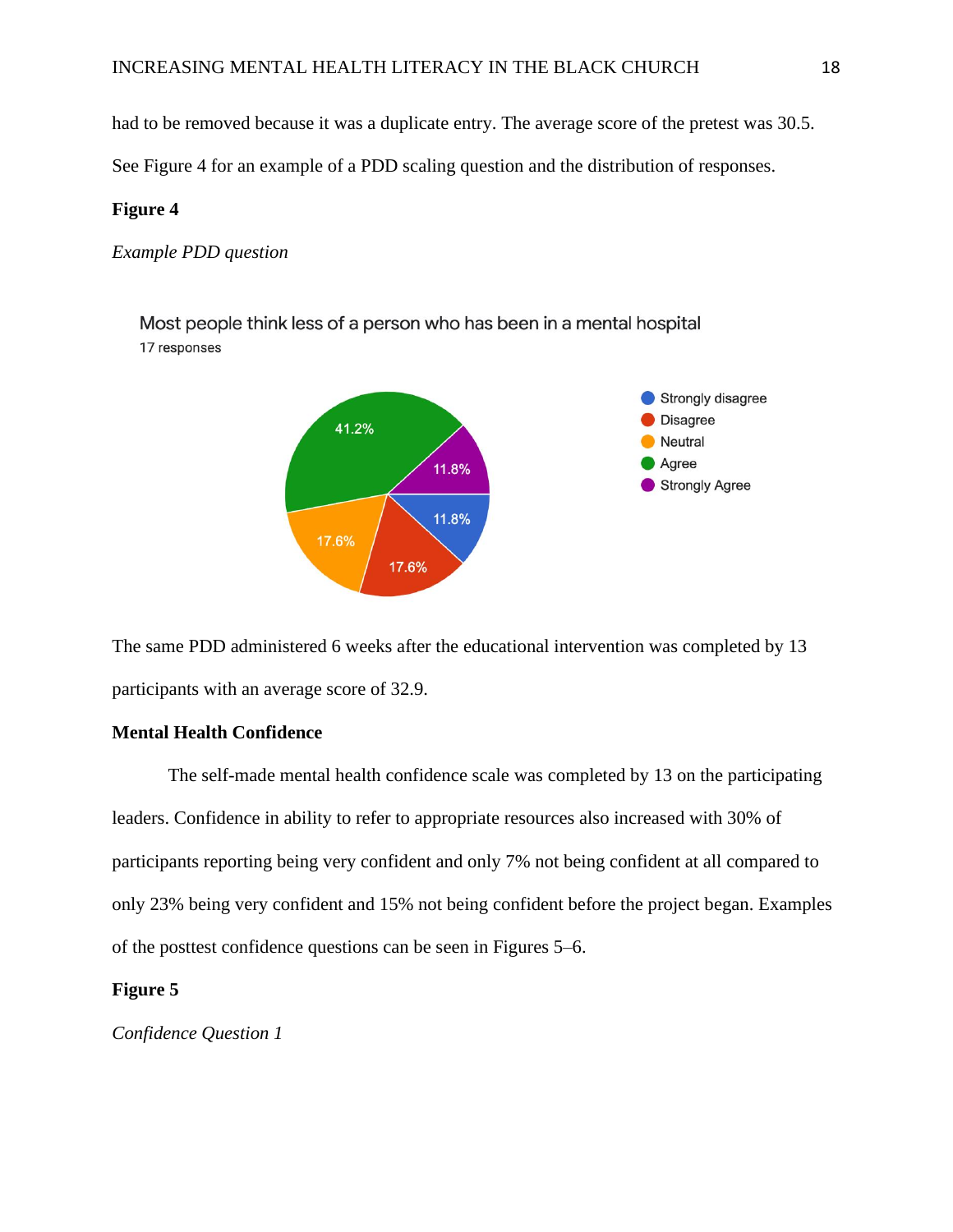If I were approached by someone with a mental health disorder, I would be able to recognize it. 13 responses



*More than half of participants were at least somewhat confident in their abilities* 

#### **Figure 6**

## *Confidence Question 2*

I would be able to refer them to the appropriate resources 13 responses



*At least 2/3 of participants reported confidence in referring members to appropriate resources*

## **Discussion**

Throughout the course of this project, the church leaders were open to addressing stigmatizing attitudes and barriers to adequate mental health literacy within their organization. Some of these barriers identified included limited exposure to perceived mental illness within their own lives, fear of gossip within the church, lack of culturally relevant resources, and

*te.*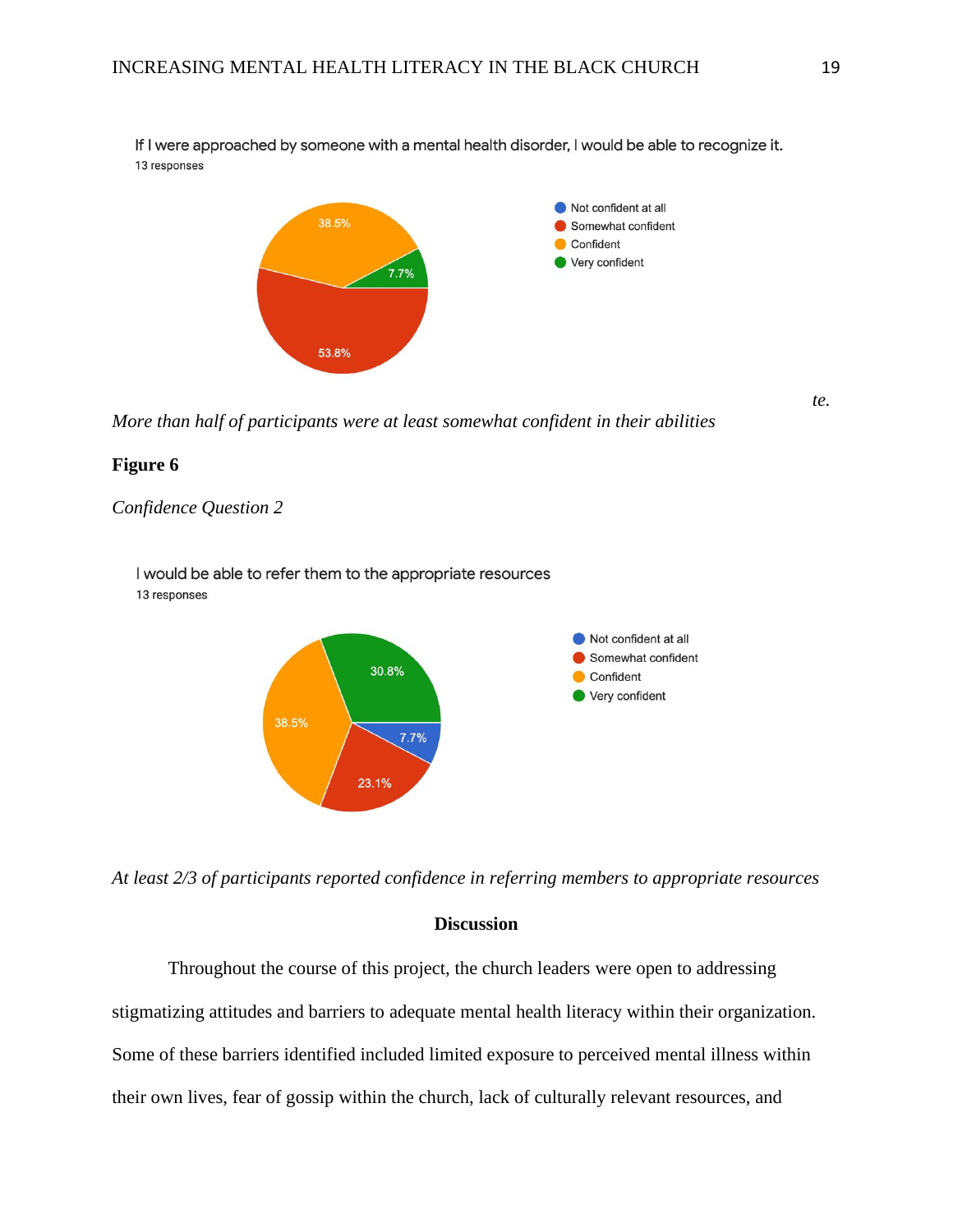mistrust of the health care system. The leaders disclosed having an increased level of comfort to participate in a mental health project, knowing the project leader was also from their community. **Limitations**

The African American leaders that participated in this project were not differentiated by factors including country of origin and background. This may have led to incongruencies in their cultural understanding of mental illness and its associated stigma. Another limitation of this study was the inconsistency in participation from the recruited leaders. There were 19 initial participants but due to unforeseen conflicts and difficulty with follow up, not all initial participants were able to complete the required questionnaires. Ultimately, the participant size of 19 proved to be a limitation of this study. The information gathered provided some insight into the mental health knowledge and attitudes held by the leadership in this church, but the participant size was too small to yield any statistically significant conclusions. Mental Health Literacy is a broad term, and it was difficult to provide more narrow educational material pertaining to specific mental disorders.

The tools also selected for this project were originally tested and implemented in a Chinese population. There are cultural considerations when it comes to assessing mental health literacy in the African American population that should be differentiated from a Chinese population. The cultural appropriateness of the MHKQ, and PDD should be assessed further to address their application to other ethnic groups.

#### **Implications for Practice**

Studies indicate that African Americans have equal risk for mental illness as White Americans, yet they receive significantly less treatment (American Psychological Association, 2022). Low mental health literacy and attitudes towards mental illness are factors that affect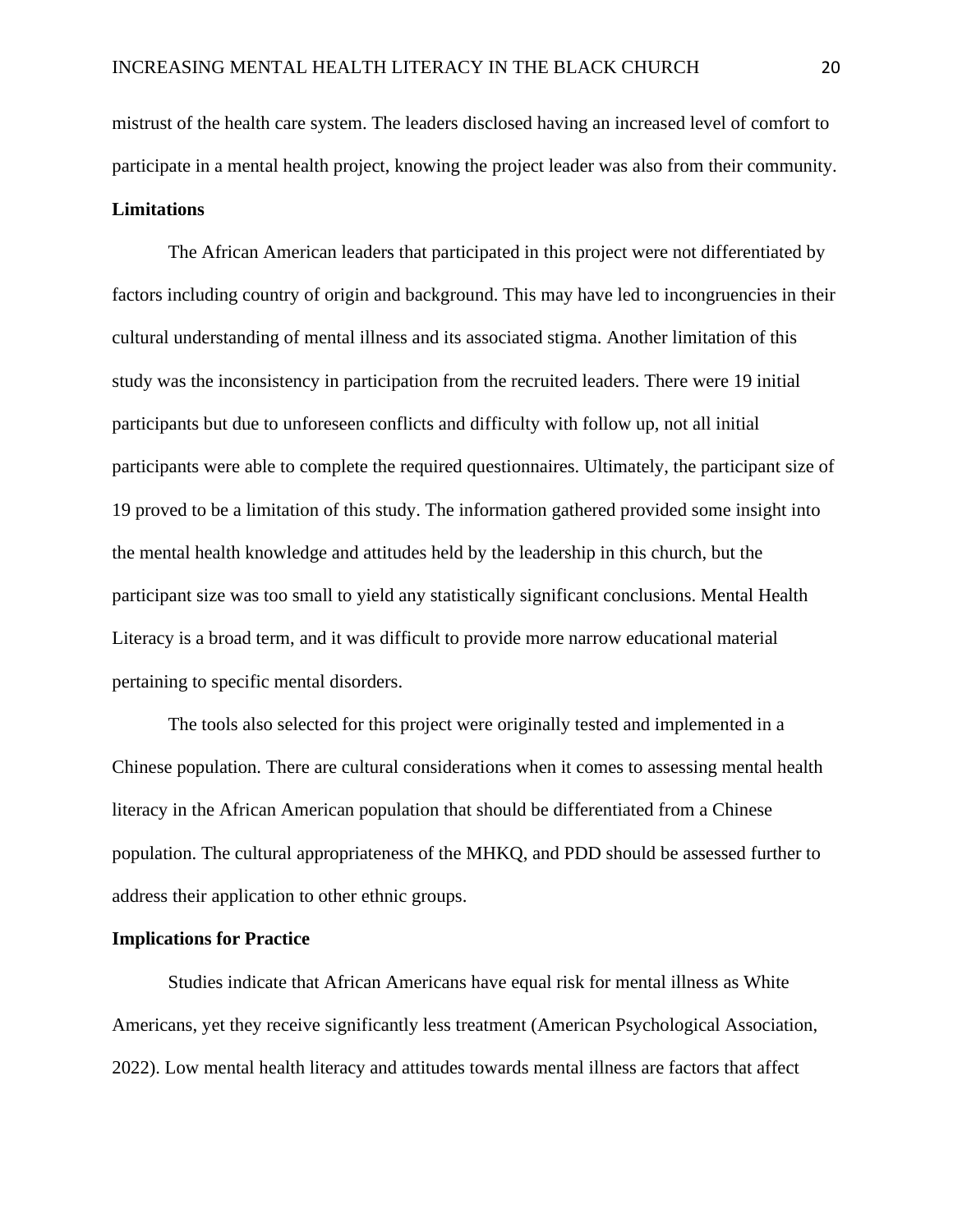African Americans' willingness to seek treatment. To help improve health services to U.S. racial, ethnic, and immigrant groups, a report to the U.S. Secretary of Health and Human Services recommended increasing the collection of data on race and ethnicity. Fostering relationships with African Americans by directly engaging within their communities is something mental health providers can do to help improve disparities in care (Monitor Staff, 2006). Directly employing interventions within African American communities rather than waiting for members to seek out care can be a good step toward prevention, early intervention, and overall increase in help seeking behavior.

#### **Conclusion**

Although results of this study were not statistically significant, there were insights gained not only from the project leader but the participating church leaders as well. Results of the educational intervention showed an increase in mental health knowledge, an increase in overall confidence in referring others to treatment, and a decrease in stigmatizing attitudes. The Black church is in a unique position to disseminate information to its members to improve their mental health. This project leader recommends further assessment of interventions and frameworks that can be used in community settings.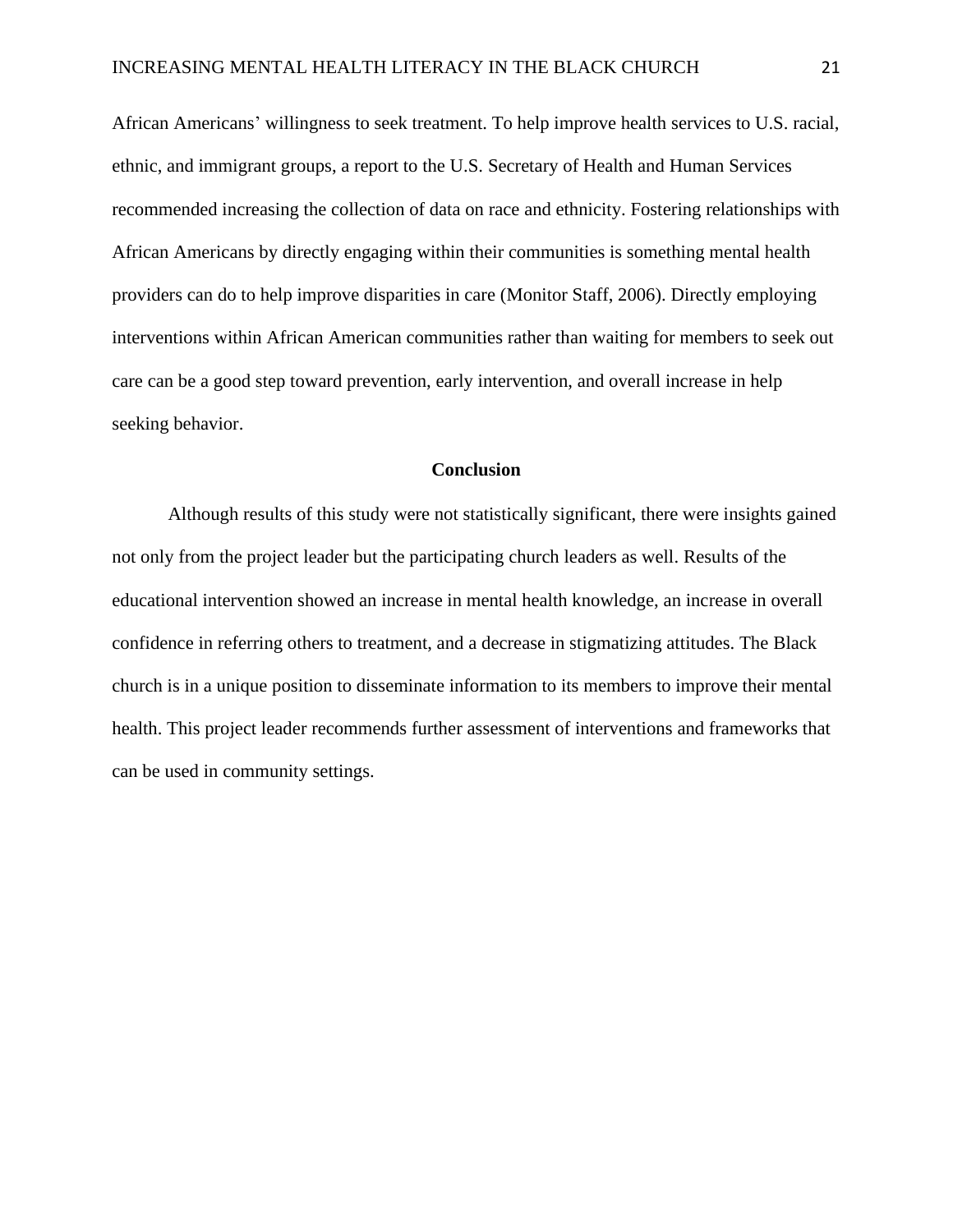#### **References**

- Allen, A. J., Davey, M. P., & Davey, A. (2010). *Being examples to the flock: The role of church leaders and African American families seeking mental health care services*. https://rdcu.be/cKuI4
- American Psychiatric Association (2017). *Mental health disparities: African Americans .* https://www.psychiatry.org/File percent20Library/Psychiatrists/Cultural-

Competency/Mental-Health-Disparities/Mental-Health-Facts-for-African-Americans.pdf

- American Psychological Association. (2022). *African Americans have limited access to mental and behavioral health care*. https://www.apa.org/advocacy/civil-rights/diversity/africanamerican-health
- Anthony, J. S., & Johnson, A. (2015, December 1). *African American clergy and deression: What they know; what they want to know*. https://pubmed.ncbi.nlm.nih.gov/26817169/
- Bilkins, B., Allen, A., Davey, M. P., & Davey, A. (2016). *Black church leaders' attitudes about mental health services: Role of racial discrimination*. https://rdcu.be/cKuIX
- Centers for Disease Control and Prevention. (2022). *About mental health*. CDC.gov: https://www.cdc.gov/mentalhealth/learn/index.htm
- Chatters, L. M., Taylor, R. J., Woodward, A. T., & Nicklett, E. J. (2014). *Social support from church and family members and depressive symptoms among older African Americans*. https://doi.org/10.1016/j.jagp.2014.04.008
- Gonzalo, A. (2021, March 5). *Nola Pender: Health promotion model.* Nurselabs: https://nurseslabs.com/nola-pender-health-promotion-model/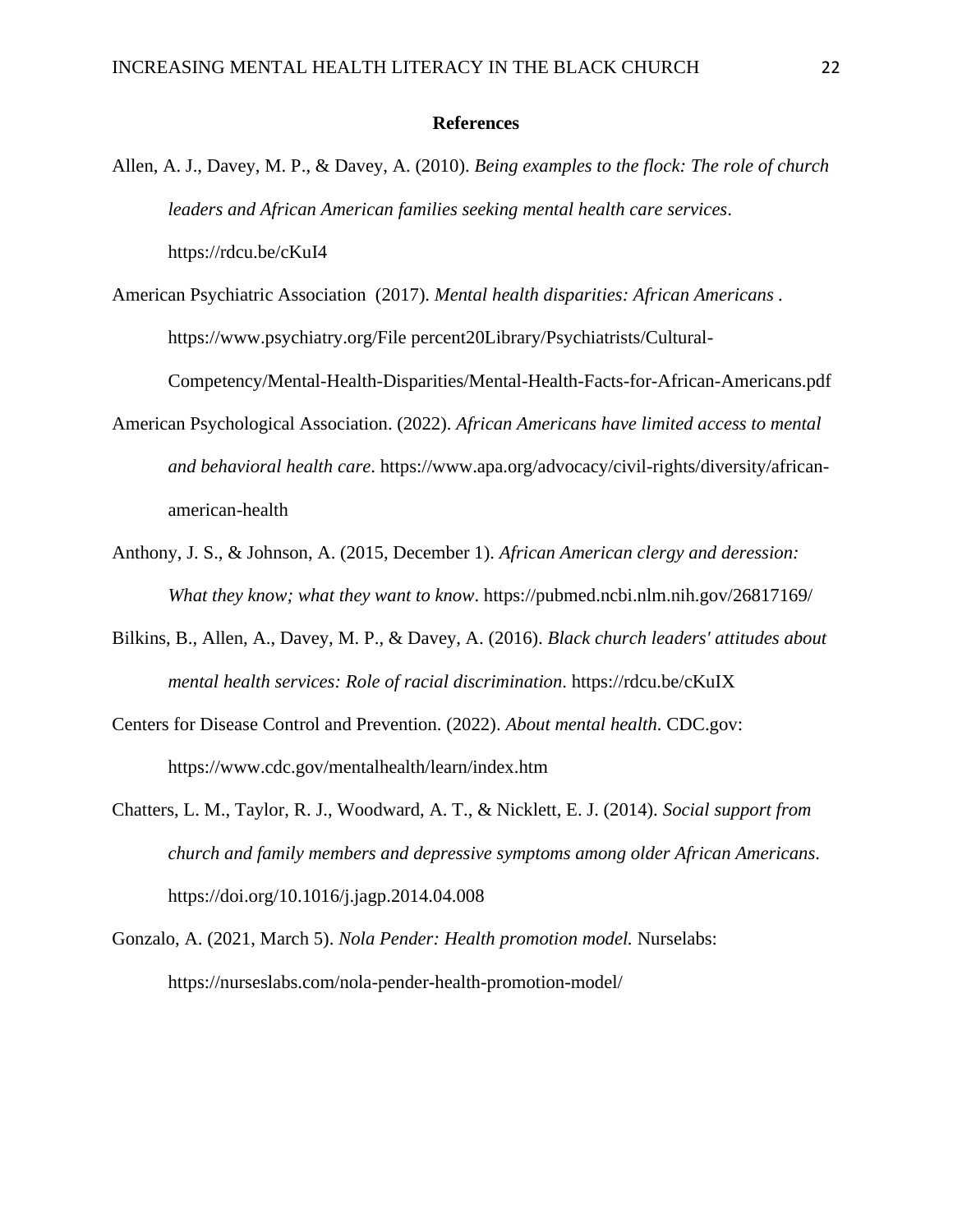- Hagen , B. N., Harper, S. L., O'Sullivan , T. L., & Jones-Bitton, A. (2020, May 27). *Tailored mental health literacy training improves mental health knowledge and confidence among Canadian farmers*. https://doi.org/10.3390/ijerph17113807
- Jorm, A. (2000). *Mental health literacy: Public knowledge and beliefs about mental disorders*. https://www.cambridge.org/core/journals/the-british-journal-of-psychiatry/article/mentalhealth-literacy/5563369643662EC541F33D1DD307AD35
- Kelly, C. M., jorm, A. F., & Wright , A. (2007). *Improving mental health literacy as a strategy to facilitate early intervention for mental disorders*. https://doi.org/10.5694/j.1326- 5377.2007.tb01332.x
- Kessler, R. C., Berglund, P., & Demler, O. (2005). Lifetime prevalence and age-of-onset distributions of DSM-IV Disorders in the national comorbidity survey replication. *JAMA Psychiatry*, 593-602.

https://jamanetwork.com/journals/jamapsychiatry/fullarticle/208678

- Kim , G., Dautovich, N., Ford, K.-L., Jimenez, D. E., Cook , B., Allman, R. M., & Parmelee, P. (2017). *Geographic variation in mental health care disparities among racially/ethnically diverse adults with psychiatric disorders*. https://rdcu.be/cKuJc
- Li, J., Fan, Y., Zhong, H.-Q., Duan, X.-L., Chen, W., Evans-Lacko, S., & Thornicroft, G. (2019, January 3). *Effectiveness of an anti-stigma training on improving attitudes and decreasing discrimination towards people with mental disorders among caare assistant workers in Guangzhou, China*. https://rdcu.be/cKufe
- Li, J., Zhang , M.-m., Zhao, L., Li, W.-q., Mu, J.-l., & Zhang , Z.-h. (2018). *Evaluation of attitudes and knowledge toward mental disorders in a sample of the Chinese population using a web-based approach.* https://www.ncbi.nlm.nih.gov/pmc/articles/PMC6245628/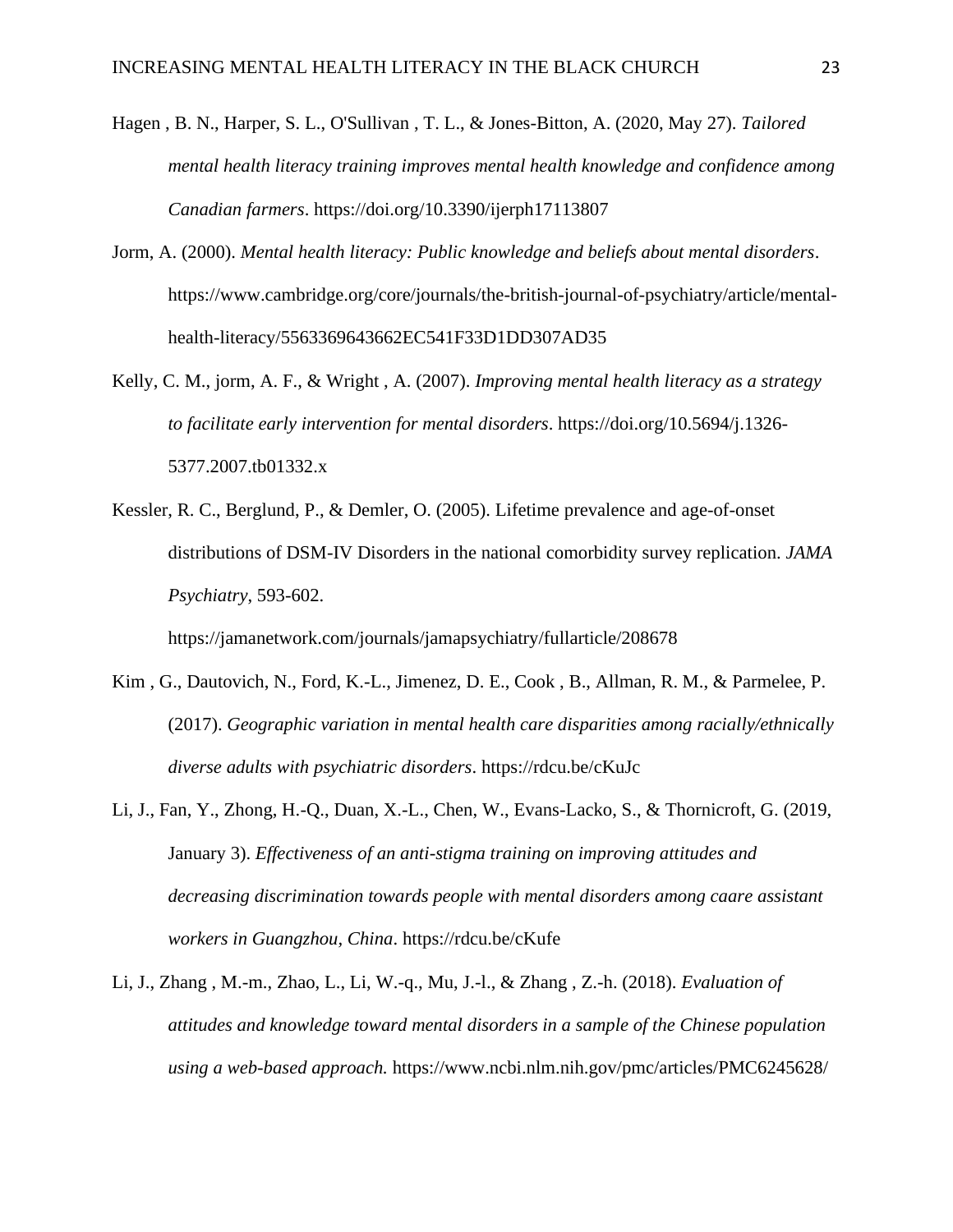- Lopez, V., Sanchez, K., Killian , M. O., & Eghaneyan , B. H. (2018, May 22). *Depression screening and education:An examination of mental health literacy and stigma in a sample of Hispanic women*. https://www.ncbi.nlm.nih.gov/pmc/articles/PMC5964638/
- Mattis, J. S., Mitchell, N., Zapata, A., Grayman, N. A., Taylor, R., Chatters, L. M., & Neighbors, H. W. (2007). *Uses of ministerial support by African Americans: A focus group study.* https://doi.org/10.1037/0002-9432.77.2.249
- Mental Health America. (2022). *Black and African American communities and mental health.* https://www.mhanational.org/issues/black-and-african-american-communities-andmental-health
- Monitor Staff. (2006). *A call for data collection to eliminate health disparities.* American Psychological Association. https://www.apa.org/monitor/apr06/disparities
- Morgan , A. J., Ross, A., & Reavley, N. J. (2018, May 31). *Systematic review and meta-analysis of mental health first aid training: Effects on knowledge, stigma, and helping behaviour*. https://doi.org/10.1371/journal.pone.0197102.
- National Alliance on Mental Illness. (2018). *Health reform & mental illness.* NAMI. https://www.nami.org/getattachment/Get-Involved/NAMI-National-Convention/Convention-Program-Schedule/Hill-Day-2017/FINAL-Hill-Day-17-Leave-Behind-all-(1).pdf
- National Institute of Mental Health. (2022). *Mental health information*. https://www.nimh.nih.gov/health/statistics/mental-illness
- Neighbors, H. W., Musick, M. A., & Williams, D. R. (1998). The African American minister as a source of help for serious personal crises: Bridge or barrier to mental health aare? *Sage Journals*. https://doi.org/10.1177/109019819802500606